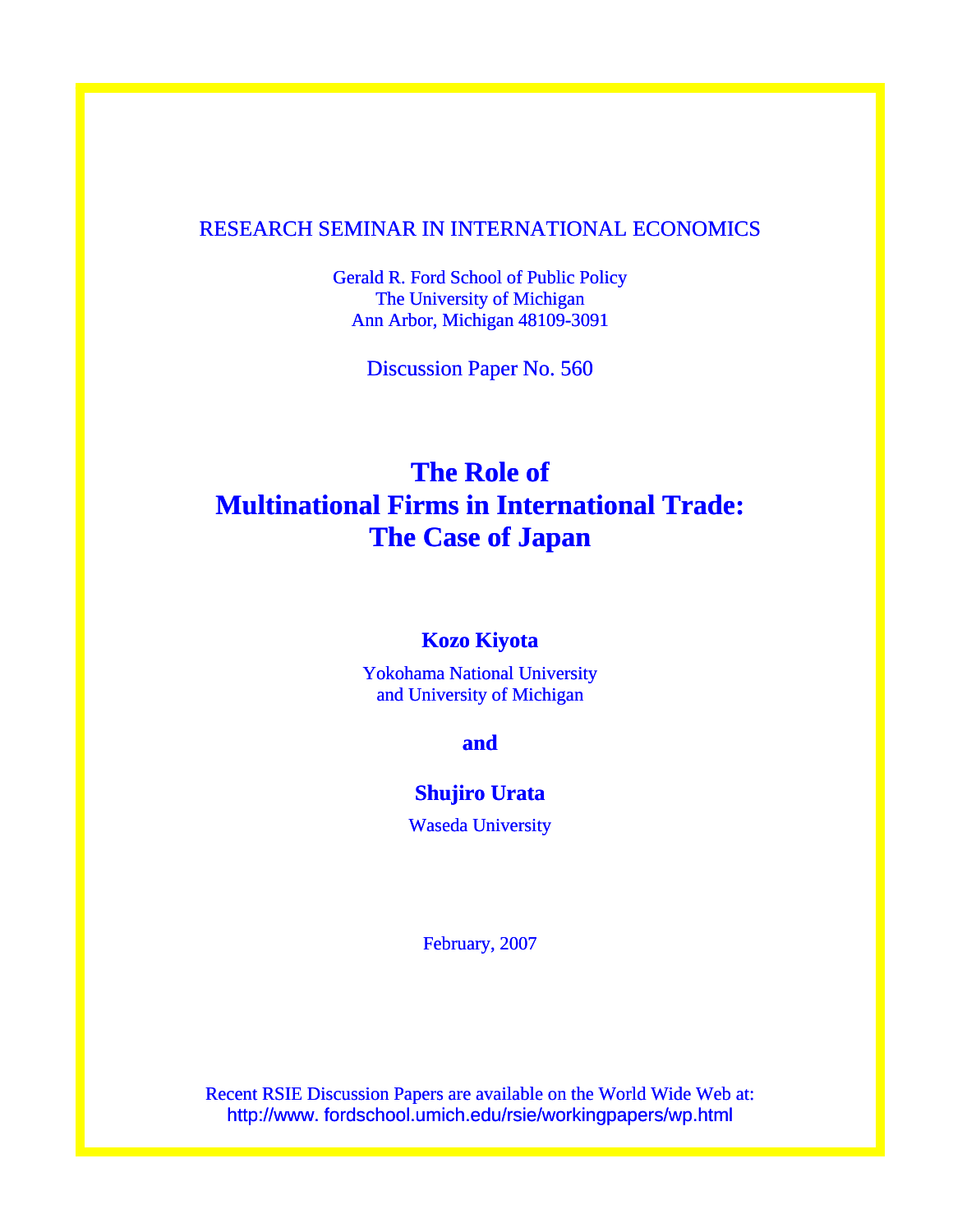# The Role of Multinational Firms in I[nt](#page-1-0)ernational Trade: The Case of Japan<sup>[§](#page-1-0)</sup>

Kozo Kiyota

*Faculty of Business Administration, Yokohama National University Gerald R. Ford School of Public Policy, University of Michigan* 

Shujiro Urata[†](#page-1-1) *Graduate School of Asia-Pacific Studies, Waseda University Research Institute of Economy, Trade and Industry* (*RIETI*)

### **Abstract**

This paper examines the role of multinational firms in international trade using firm-level panel data for Japanese firms between 1994 and 2000. Our results indicate that multinational firms dominate Japanese trade. In 2000, only 12.4 percent of Japanese firms were multinationals but they accounted for 93.6 and 81.2 percent of Japanese exports and imports, respectively. We found that multinational firms emerged from being exporters/importers. These results imply that firms do not make the choice of either exporting or undertaking FDI, contrary to the findings of previous studies. Rather, exporters make a decision on whether or not to undertake FDI. (99 words)

**JEL classification code**: F10 (International Trade, General), F20 (International Factor Movements and International Business, General), D21 (Firm Behavior)

**Keywords**: Multinational Firms, Foreign Direct Investment, International Trade, Intra-firm Trade

<u>.</u>

<span id="page-1-0"></span><sup>&</sup>lt;sup>§</sup> The METI database used in the paper was prepared and analyzed in cooperation with the Research Institute of Economy, Trade and Industry (RIETI). We would like to thank Kyoji Fukao, Keiko Ito, Fukunari Kimura, Hyeog Ug Kwon, Robert Stern, and an anonymous referee for helpful comments and Judith Jackson for editorial assistance. Kozo Kiyota gratefully acknowledges the financial support from the Japan Society for the Promotion of Science (JSPS) 2006 Postdoctoral Fellowships for Research Abroad. The views expressed herein are those of the authors.

<span id="page-1-1"></span><sup>†</sup> Corresponding author: Graduate School of Asia-Pacific Studies, Waseda University, Nishi-Waseda Bldg.7F, 1-21-1 Nishi-Waseda, Shinjuku-ku, Tokyo 169-0051 Japan. Tel: +81-3-5286-1414, Fax: +81-3-3208-1032, E-mail: [surata@waseda.jp](mailto:surata@waseda.jp)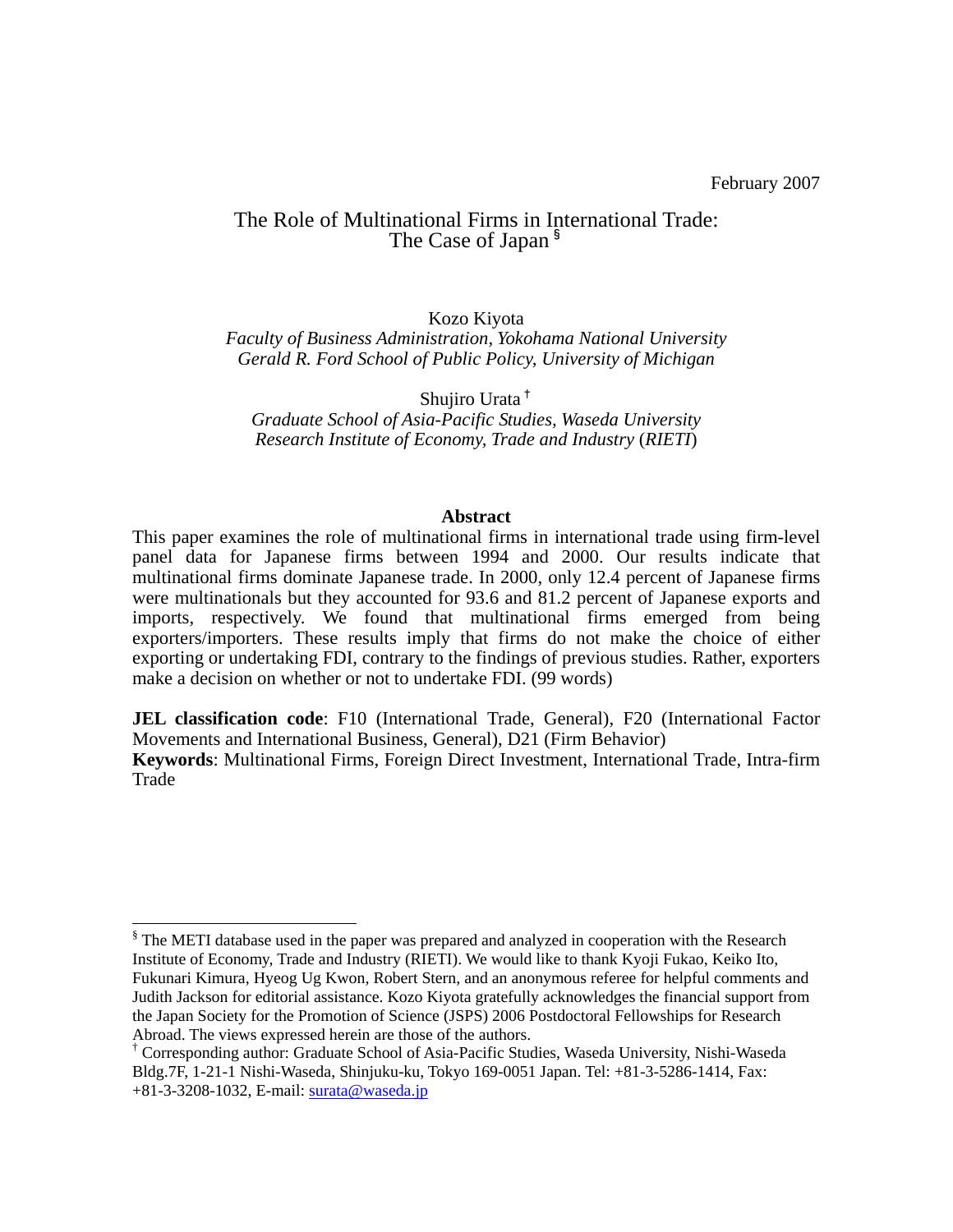### **1. Introduction**

This paper asks three questions: 1) Do multinationals dominate Japanese trade? If so, 2) do firms dominate international trade *before* becoming multinationals? Or rather, 3) do firms expand international trade and dominate international trade *after* becoming multinationals?

Regarding the first question, recent estimates by UNCTAD (1999, p. 232), extrapolating U.S. data to the world as a whole, indicated that multinational firms "account for two-thirds to three-quarters of world exports, and more than a third of world exports are between affiliated firms." Although such estimates give us useful information on the importance of multinational firms in world trade, they cannot be treated as definitive. This is because US exports accounted for only [1](#page-2-0)7.3 percent of world exports in  $1998<sup>1</sup>$ 

Related to the second and the third questions, several studies have examined the relationship between exports and FDI at the firm level and have found a positive relationship (e.g. Lipsey and Weiss, 1984, for the United States; Lipsey, Ramstetter, and Blomström, 2000, for Japan, the United States, and Sweden). However, most of the previous empirical evidence has concentrated on establishing a sign for the FDI-exports correlation rather than on explaining the correlation; something attempted by only a few

<span id="page-2-0"></span> $\frac{1}{1}$  World Bank (2005).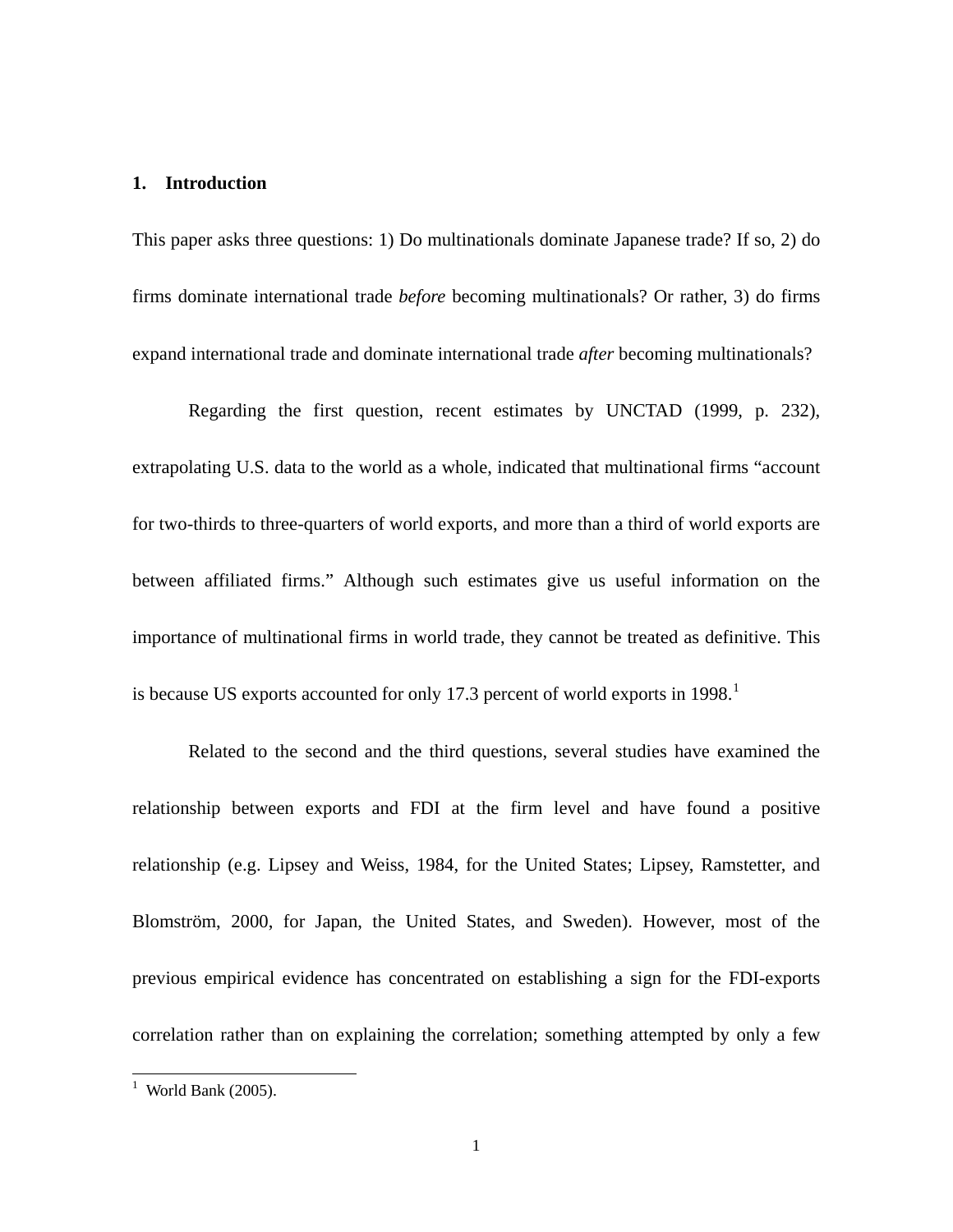studies.<sup>[2](#page-3-0)</sup> In light of the growing recent interest in firms' exporting and FDI behavior, an analysis to explain the correlation at the firm level would make a useful contribution to the literature.

Our analysis uses firm-level data for Japanese firms between 1994 and 2000. We found that multinational firms are a minority in terms of the number of firms, but they nevertheless dominate Japanese trade. For instance, in 2000, only 12.4 percent of Japanese firms were multinationals but they accounted for 93.6 and 81.2 percent of Japanese exports and imports, respectively. Moreover, 80.9 percent of multinational firms are either exporters or importers while 81.6 percent of domestic firms are neither exporters nor importers. Over time, multinational firms have emerged from among the ranks of exporters/importers. Multinational firms dominate international trade because, first of all, they are large exporters/importers *before* they become multinationals. Further, multinational firms expand exports *after* they become multinationals.

Our research on the links between exports and FDI goes beyond the existing literature in several important respects. First, our study is closely related to the study by

-

<span id="page-3-0"></span> $2$  According to Greenaway and Kneller (2006), attempts to explain any correlation are limited to only three studies: Head and Ries (2003), Kiyota and Urata (2005) and Girma, Kneller and Pisu (2005).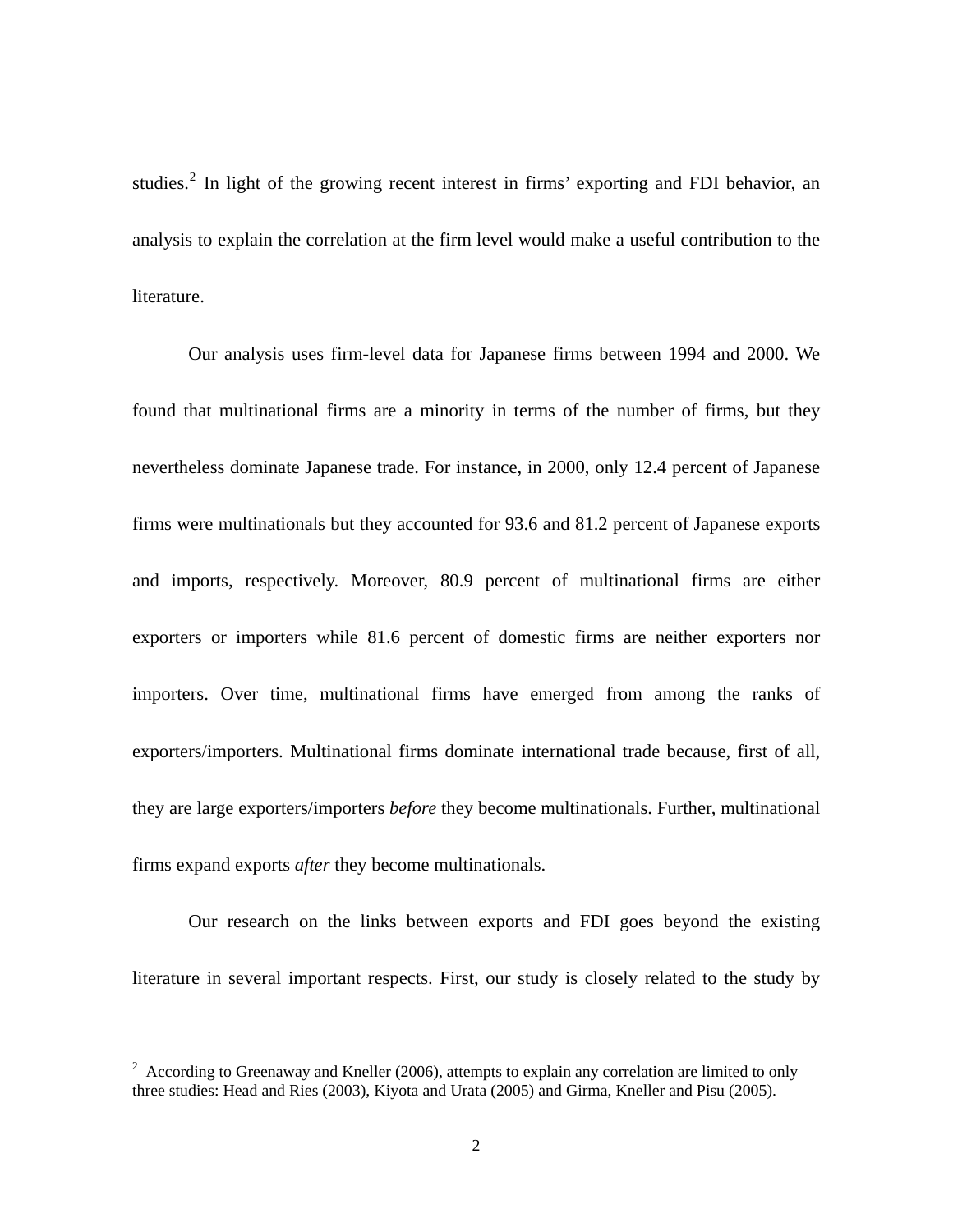Bernard, Jensen, and Schott (2005) that presented a range of new facts about the activities of U.S. firms engaged in international trade.<sup>[3](#page-4-0)</sup> We address this issue from a Japanese viewpoint, thus making a useful contribution to the literature by adding another national perspective to the existing evidence.

Second, in comparison with previous studies, we provide more a rigorous analysis on the causality between exports and FDI. Previous studies have confirmed the positive relationship between exports and FDI both at the industry/macro level (e.g., Lipsey and Weiss, 1981) and at the firm level (e.g., Lipsey and Weiss, 1984; Yamawaki, 1991; Clausing, 2000; Head and Ries,  $2001$ ).<sup>[4](#page-4-1)</sup> However, a common problem of these studies is that they focused only on the effects of FDI on exports, whereas exports can also affect FDI. That is, international experience gained through exports may reduce the costs of undertaking FDI, enabling exporting firms to set up affiliates easily in foreign countries. Based on this observation, we examine the effects of international trade on FDI.

Third, we focus on a new aspect of the gains from exports. Recent firm- or plant-level studies on international trade mainly focused on the relationship between

-

<span id="page-4-0"></span><sup>&</sup>lt;sup>3</sup> Some of their findings are discussed in section 2.2.

<span id="page-4-1"></span><sup>&</sup>lt;sup>4</sup> At the highly disaggregated product level, however, a negative relationship was confirmed in some studies. See, for instance, Blonigen (2001).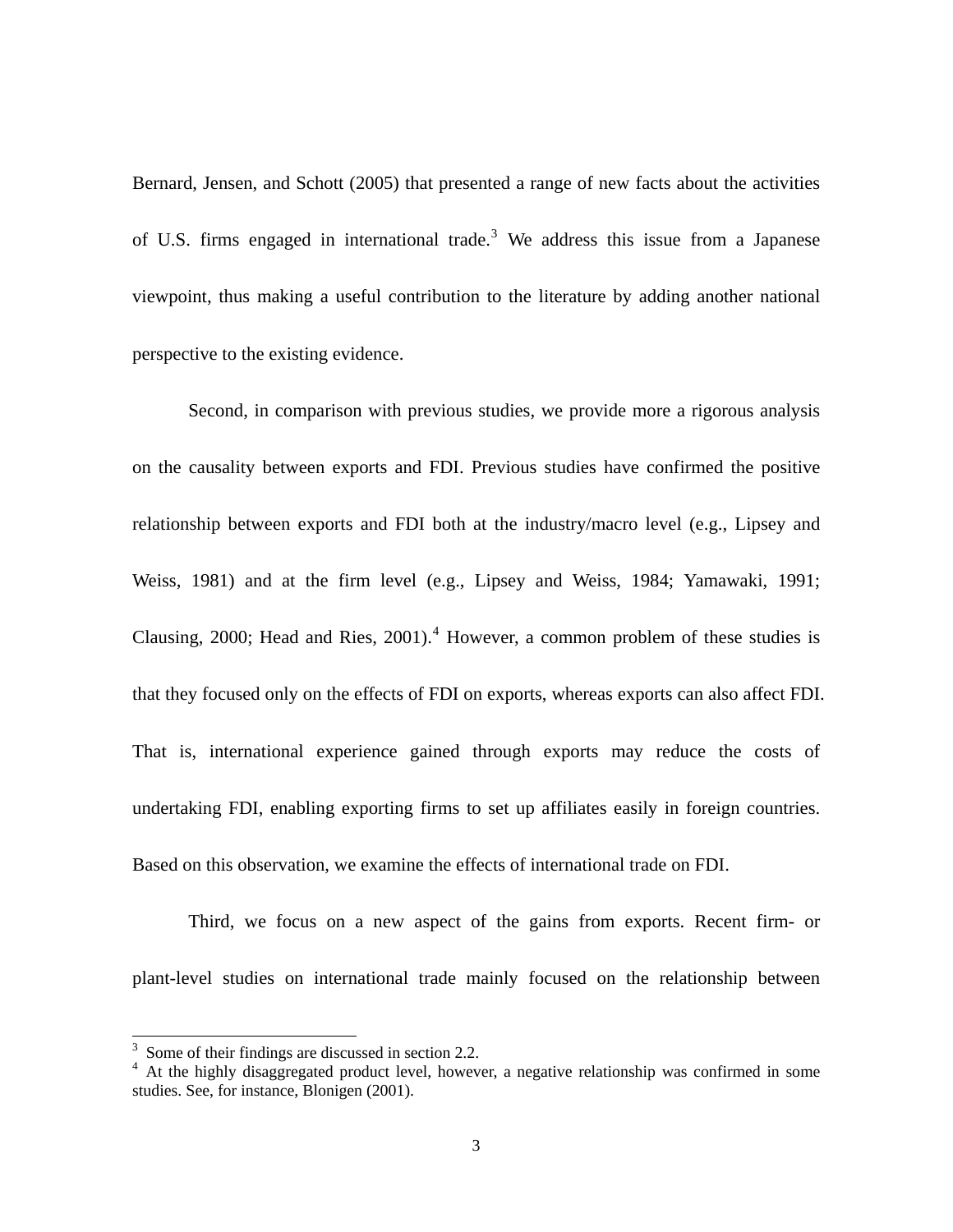exports and productivity growth. The results of the previous studies on the gains from exports are ambiguous. While some studies confirm the positive impacts of exporting activities on productivity (e.g., Baldwin and Gu, 2003, for Canada; Kimura and Kiyota, 2006, for Japan), others do not (e.g., Clerides, Lauch, and Tybout, 1998, for Colombia, Mexico, Morocco; Bernard and Jensen, 1999, for the United States). But the gains from exporting activities are not limited to productivity growth. Exporting activities contribute to the accumulation of international experience, which may help a firm to expand its international activities such as FDI.

Finally, we emphasize the high reliability and richness of the firm-level data that are collected by the Japanese Ministry of Economy, Trade and Industry (METI). This dataset covers more than 22,000 firms annually, and incorporates both manufacturing and some non-manufacturing sectors.[5](#page-5-0)

The organization of the paper is as follows. Section 2 discusses the data used for the analysis and provides an overview of the patterns of foreign trade for Japanese firms, consisting of multinational firms and domestic firms. Sections 3 and 4 examine the dynamic relationship between exports and FDI (or the evolution of a firm into a

<u>.</u>

<span id="page-5-0"></span> $5$  Section 2 discusses the data used in this paper in more detail.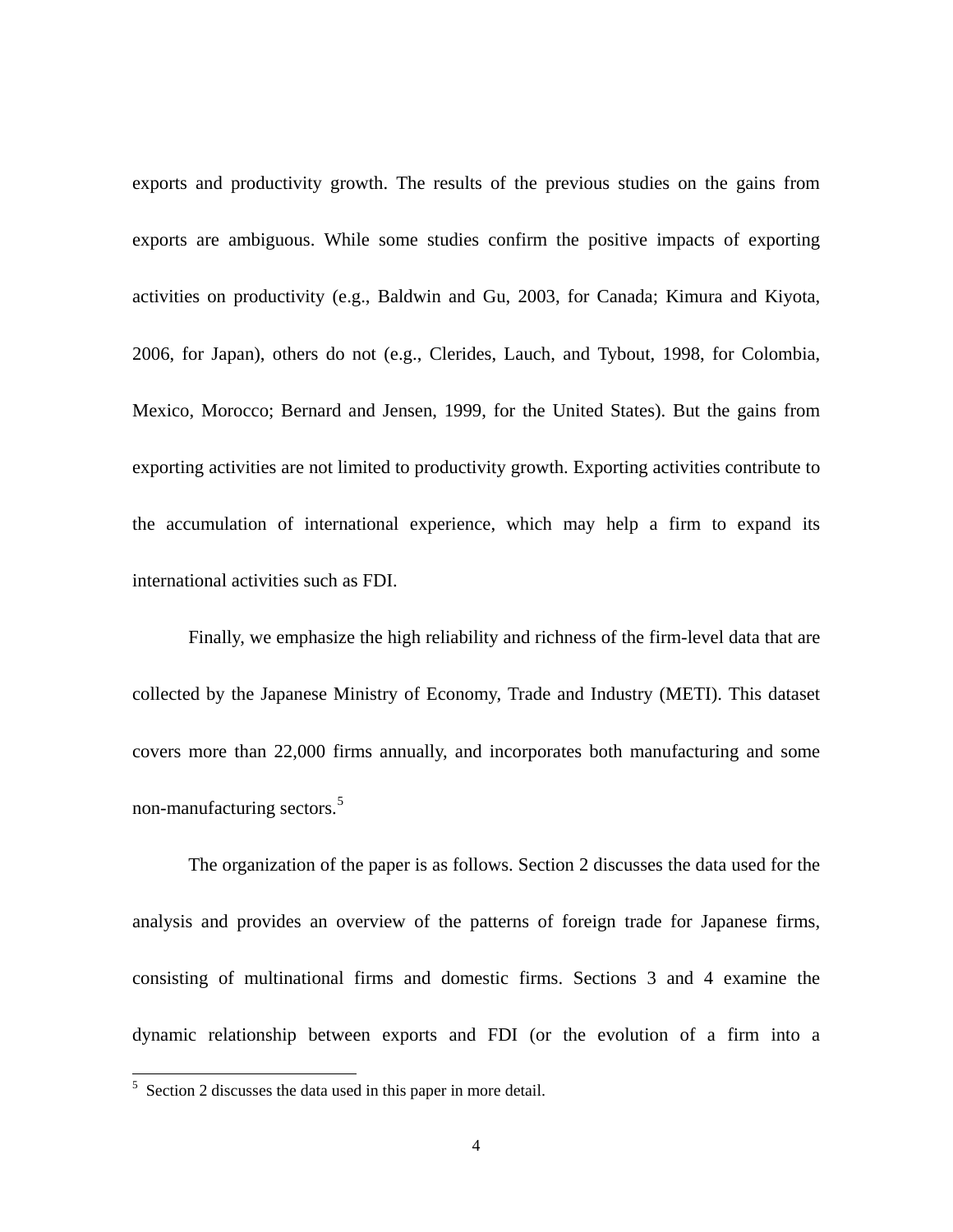multinational). Section 5 summarizes the major findings and discusses some implications for the literature.

### **2. International trade and multinational firms: An overview**

# **2.1. The data**

We use the micro database of *Kigyou Katsudou Kihon Chousa Houkokusho* (*The Results of the Basic Survey of Japanese Business Structure and Activities*) prepared annually by the Research and Statistics Department, METI (1994-2000). This survey was first conducted in 1991, then again in 1994, and annually thereafter. The main purpose of the survey is to capture statistically a comprehensive picture of Japanese corporate firms that includes their diversification-, globalization-, R&D- and information technology-related activities.

The strength of the survey is its sample coverage and the reliability of its information. The survey is compulsory for manufacturing and non-manufacturing firms with more than 50 employees and with capital of more than 30 million yen (some non-manufacturing sectors such as finance, insurance and software services are not included). The sample firms account for about one-third of the total national workforce, 99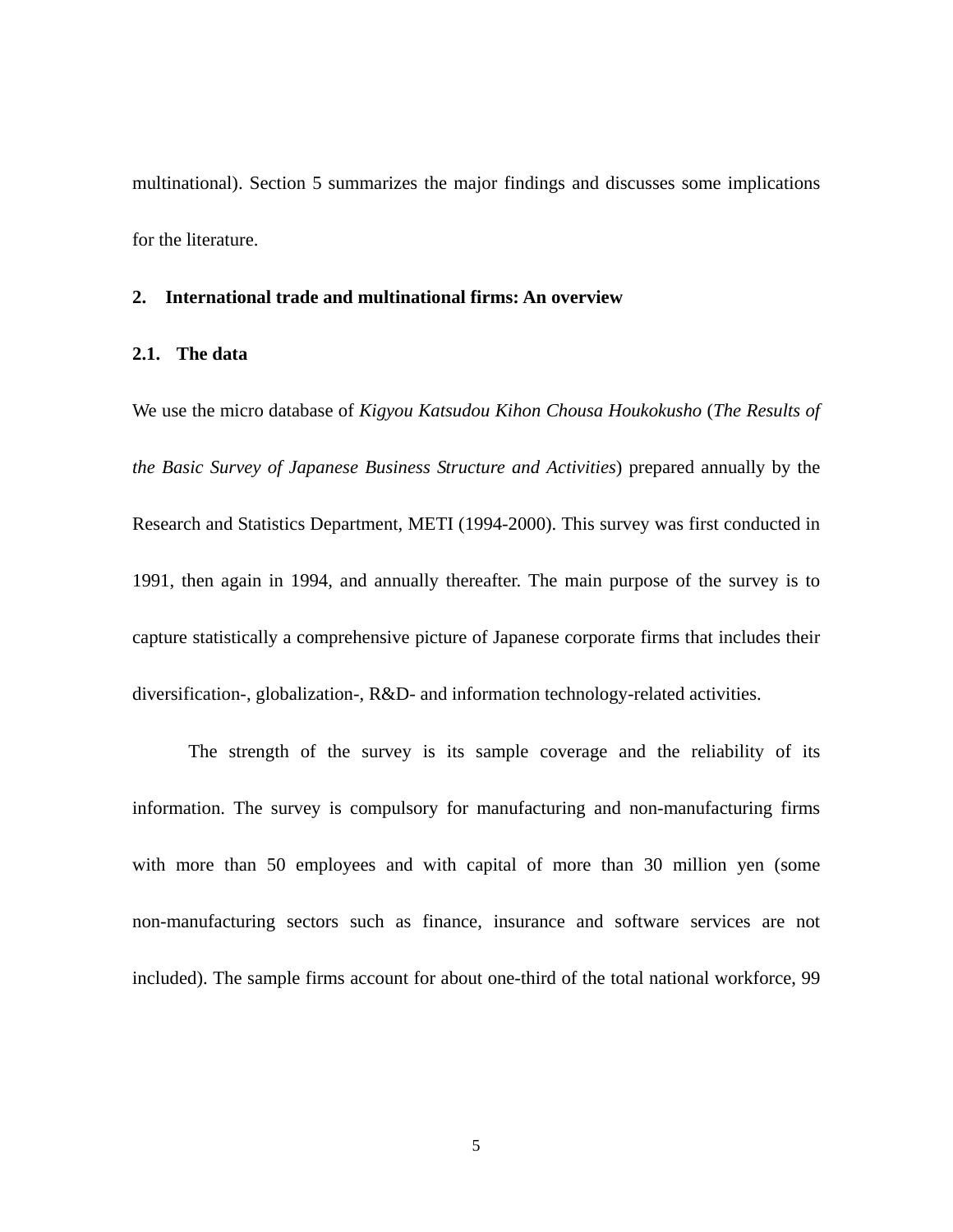percent of total exports, and [6](#page-7-0)9 percent of total imports for Japan in 2002.<sup>6</sup> The limitation of the survey is that some information on financial matters and institutional arrangements such as *keiretsu* is not available and that small firms with less than 50 workers (or with capital of less than 30 million yen) are excluded.

From these surveys, we constructed a longitudinal (panel) data set for the years from 1994 to 2000. In our study we classify Japanese firms into two groups, multinational firms and domestic firms. Multinational firms are ones that own at least one foreign affiliate with equity of more than one million yen. Firms not classified as multinational firms are classified as domestic firms. We excluded firms from our sample where the firm-age (survey year minus establishment year), total wages, the value of tangible assets, value-added (sales minus purchases), or the number of workers were not positive. The number of sample firms exceeds 22,000 annually.

# **2.2. Do multinational firms dominate international trade?**

-

The positions of multinational and domestic firms in Japan from 1994 to 2000 are shown in Table 1. In 2000, multinational firms were in the minority in terms of the number of firms,

<span id="page-7-0"></span><sup>&</sup>lt;sup>6</sup> In 2002, the survey covered about 10 million workers (which is about one-third of Japan's total labor force excluding the public and financial sectors, and other services that are not covered in the survey), 51.7 trillion yen of exports, and 29 trillion yen of imports.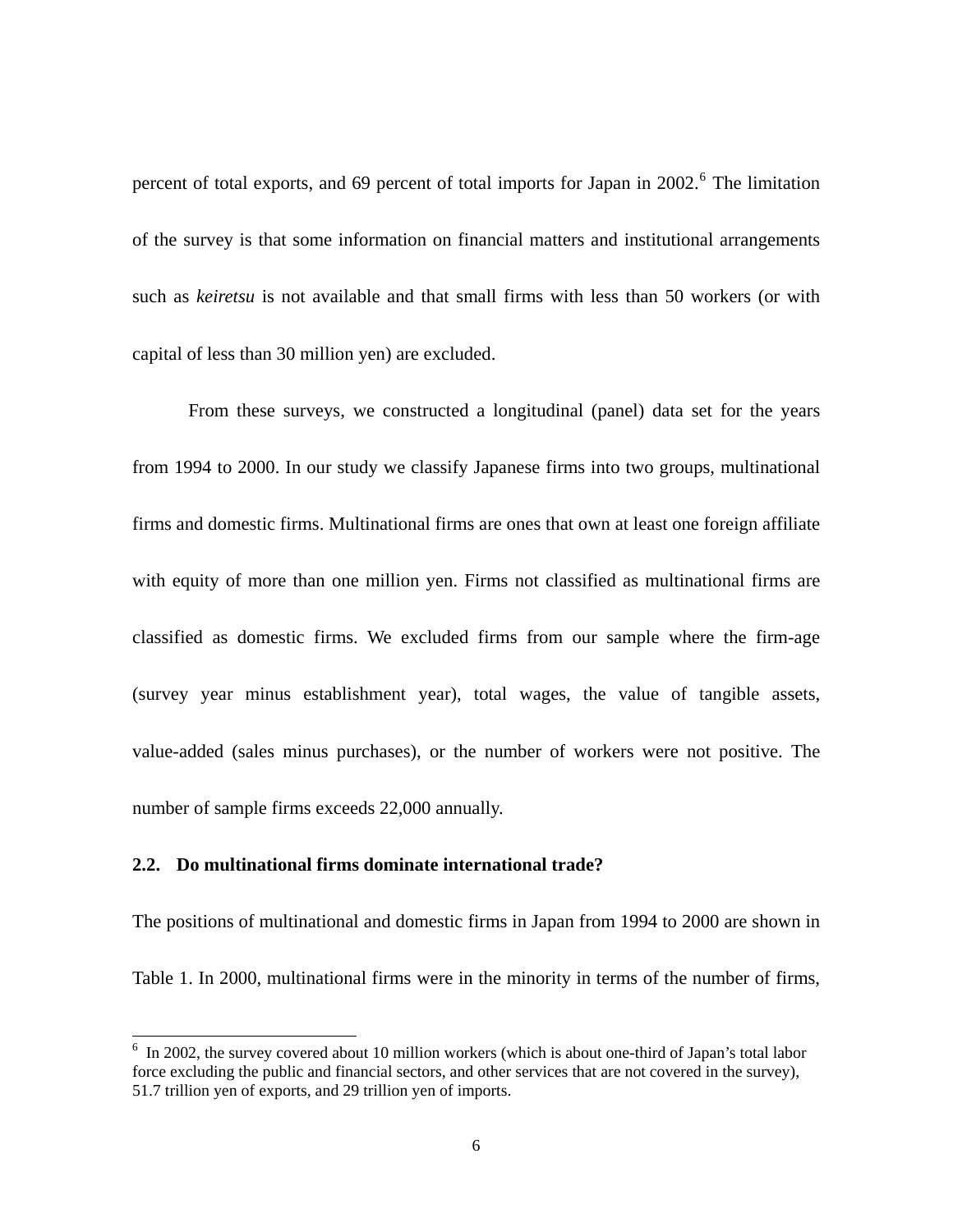accounting for 12.4 percent of total number of firms in Japan. However, in terms of the number of workers and sales, multinational firms represented a proportionally larger share, employing 39.2 percent of workers and transacting 52.7 percent of the sales, respectively. In terms of international trade, multinational firms accounted for 93.6 and 81.2 percent of total Japanese exports and imports, respectively.<sup>[7](#page-8-0)</sup> These results clearly indicate that multinational firms dominated Japan's international trade.

# $==$ Table  $1 ==$

Note also that these numbers are quite similar to those of U.S. firms. A recent study by Bernard, Jensen, and Schott (2005) found that employment at multinational firms accounted for 29.1 percent of the non-governmental workforce in 2000 and their exports and imports accounted for about 90 percent of the total. The results suggest that multinational firms play an important role in employment and international trade in both Japan and the United States.

Table 2 presents the relationship between multinational firms and international trade. The table is in the form of a matrix in which the columns correspond to export/import status and the rows correspond to multinational status. The top portion of the table shows the

<span id="page-8-0"></span> $\frac{1}{7}$  Total Japanese exports (imports) mean the total of exports (imports) covered in the panel data.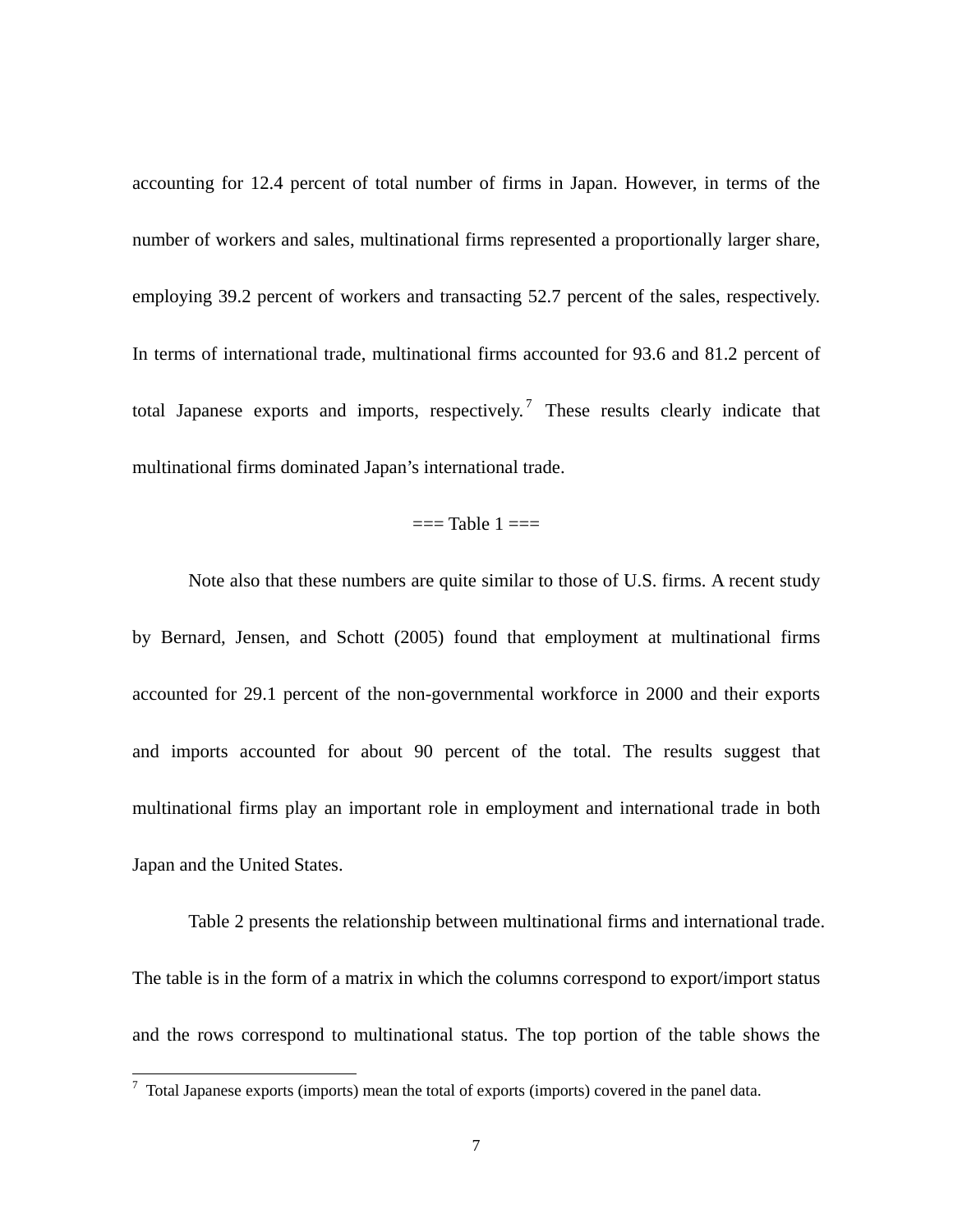number of firms for different categories, while the middle and bottom portions show the compositional shares.

### $==$ Table  $2 ==$

The figures in the middle portion of Table 2 show that most multinationals engage in exports and imports. Of multinational firms, 71.6 and 63.9 percent engage in exports and imports, respectively. Moreover, 54.1 percent of multinational firms engage in both exports and imports at the same time. Table 2 also implies that 63.9 percent of exporters and 65.4 percent of importers engage in exporting and importing at the same time. [8](#page-9-0) The corresponding shares are significantly smaller for US firms. Bernard, Jensen, and Schott (2005, Table 10) reported that firms that were engaged in both exports and imports accounted for 6 percent of exporters and 9 percent of importers. The bottom part of Table 2 indicates the shares of multinational firms that are exporters and importers. Table 2 suggests that exporters and importers are not necessarily multinational firms. More than half of exporters and importers do not own an affiliate in a foreign country.

Table 2 also reveals that both exporters and importers are minorities in terms of the

<span id="page-9-0"></span> $\frac{8}{\text{Among }4,150 \text{ exporters, }2,653 \text{ firms or }63.9 \text{ percent } (=2,653/4,150) \text{ of firms engage in imports.}}$ Similarly,  $65.3$  percent ( $= 2,653/4,059$ ) of importers engage in exports.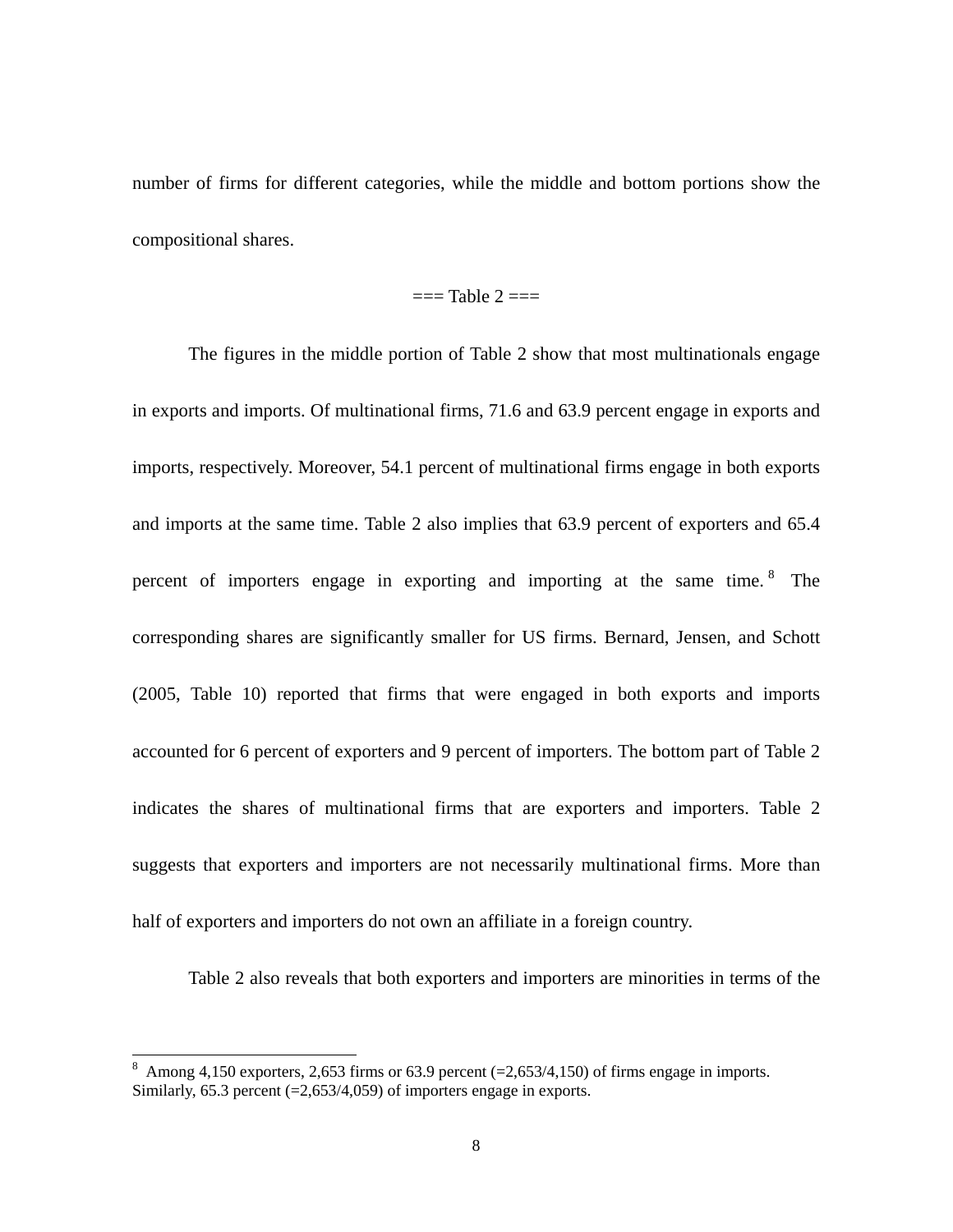number of firms. Out of the total number of firms, 19.5 percent are exporters, while 19.1 percent are importers.<sup>[9](#page-10-0)</sup> More than 80 percent of domestic firms are not engaged in exporting or importing. These results imply that multinational firms dominate Japan's international trade. Most firms engaged in FDI are exporters or importers. But exporters and importers are not always multinational firms.

### **3. Do firms dominate international trade before becoming multinationals?**

### **3.1. Methodology**

-

Do firms dominate international trade before becoming multinationals? Table 3 presents a transition matrix. It indicates whether or not multinational firms in year  $t$  were exporters or importers in year  $t - 1$ . If firms are not multinationals and if firms are neither exporters nor importers in year  $t-1$ , more than 99 percent of them are not multinationals in year  $t$ . However, if firms are not multinationals, but if firms are either exporters or importers in year  $t-1$ , 5-9 percent of firms become multinationals in year  $t$ . This implies that exporters and importers are candidates for becoming multinationals.

 $==$ Table  $3 ==$ 

<span id="page-10-0"></span><sup>9</sup> Similarly, Bernard, Eaton, Jensen, and Kortum (2003) found that exporters were in the minority. They found that exporters accounted for only 21 percent of firms in the United States.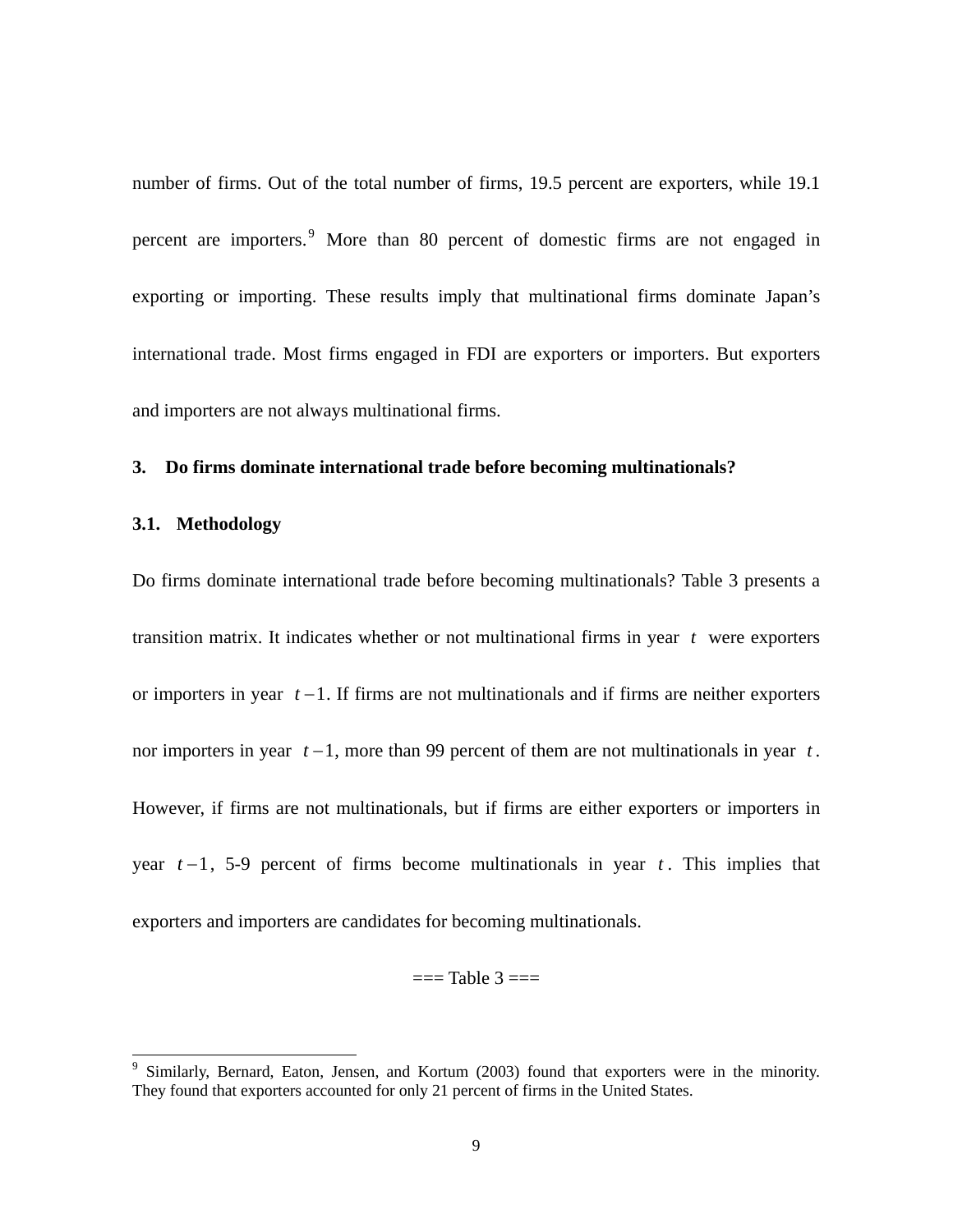It is also interesting to note that around 10-15 percent of multinational firms lose their multinational status. Table 4 traces multinational status for firms that at some point stop being multinationals. For instance, the first column indicates that 347 multinational firms in 1994 were no longer multinationals in 1995. Of these 347 firms, 9 firms, or 2.6 percent of firms, exited in 1996; 111 firms, or 32.0 percent of firms, regained their multinational status; and 227 firms, or 65.4 percent of firms, remained domestic firms. The results indicate that more than 60 percent of firms did not regain multinational status after losing it. We investigate this relationship in more detail by applying econometric methods.

# $=$  $=$ Table  $4 =$  $=$

Suppose that firm  $i$  becomes a multinational in year  $t$  if current and expected profits of becoming a multinational are greater than costs.<sup>[10](#page-11-0)</sup> Costs are defined as the sum of the sunk cost incurred in becoming multinational  $F_{it}$  and variable cost. Denote current profit and current profit excluding fixed cost as  $\tilde{\pi}_{it}$  and  $\pi_{it}$ , respectively. Assume that fixed cost is required if the firm was not a multinational in the previous year and assume that  $Y_{it}$ , a variable indicating multinational status, takes unity if firm *i* was a

-

<span id="page-11-0"></span> $10$  Our model is an extension of the dynamic model of the decision to export developed by Roberts and Tybout (1997).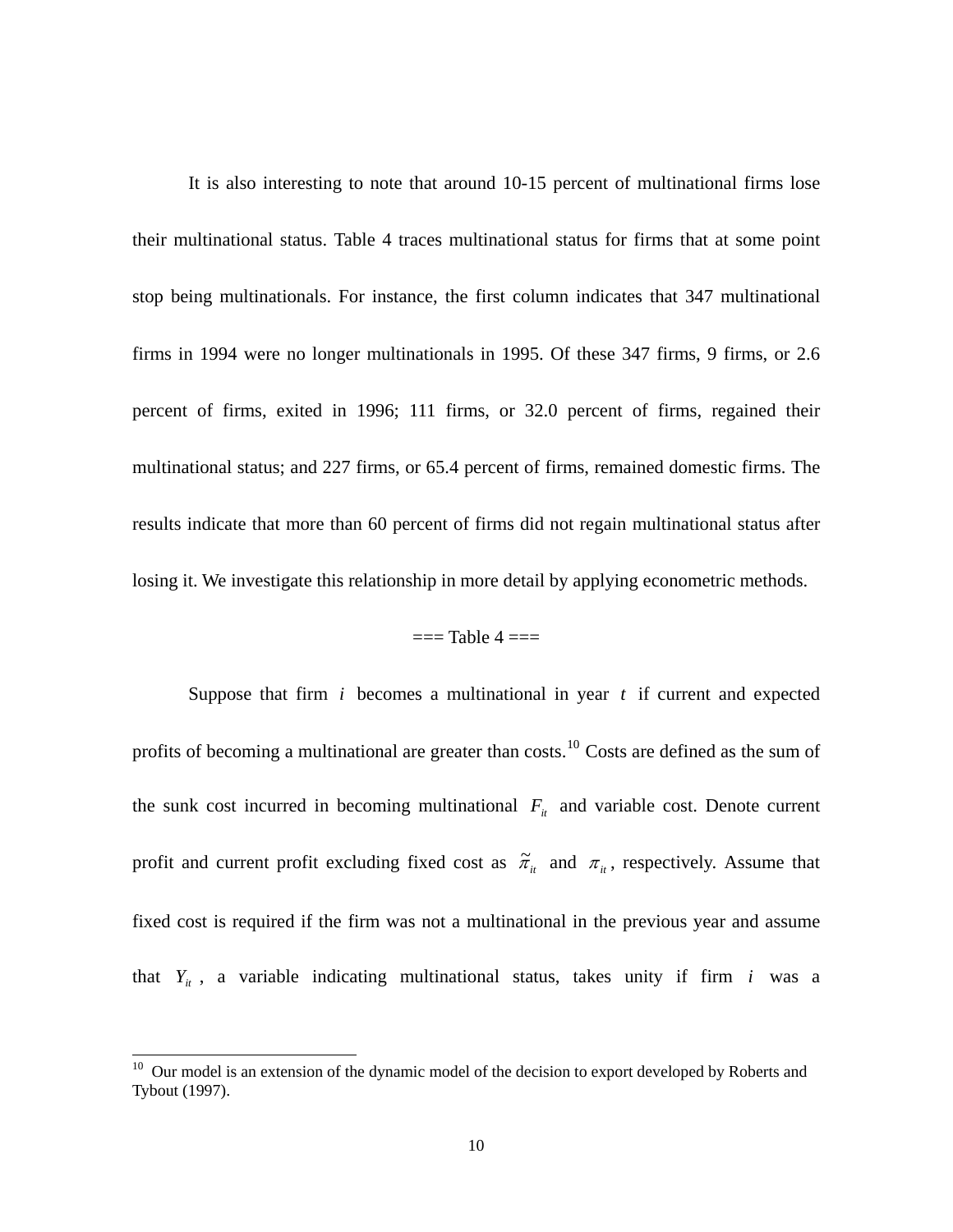multinational in year  $t$  and zero otherwise. For simplicity, assume that the fixed cost is the same across firms and across years ( $F_{it} = F$ ). Thus the profit  $\pi_{it}$  is expressed as  $\pi_{it} = \tilde{\pi}_{it} - F(1 - Y_{it-1})$ .<sup>[11](#page-12-0)</sup>

Denote the discount rate of future revenue as  $\delta$ . Assume that in year t the firm chooses an infinite sequence of values  $(Y_{i}, Y_{i+1}, \ldots)$  that maximizes the expected value of revenues. Denote the maximized revenues as

$$
V_{ii}(\Omega_{ii}) = \max_{Y_{ii}} E_i \left( \sum_{\tau=t}^{\infty} \delta^{\tau-t} \tilde{\pi}_{i\tau} \mid \Omega_{ii} \right),
$$
 (1)

where  $\Omega_{it}$  is the firm specific information set. Using Bellman's equation, firm *i*'s current decision to become multinational is represented as  $Y_{it}$  that satisfies

$$
V_{it}(\Omega_{it}) = \max_{Y_{it}} E_t(\tilde{\pi}_{it}(Y_{it}, Y_{it-1}, \dots) + \delta E[V_{it+1}(\Omega_{it+1} | Y_{it}, Y_{it-1}, \dots)])
$$
 (2)

Assume that a fixed cost is required if the firm was not a multinational in the previous year. In the dynamic framework, the firm becomes a multinational if the present value of current and future revenues generated by becoming multinational is larger than the total costs (fixed cost plus variable cost). Denote the current profit and discounted value of the future value of the firm if the firm becomes a multinational in year *t* as

<u>.</u>

<span id="page-12-0"></span> $11$  New investors are required to pay the sunk fixed cost while current multinationals are not. Since multinationals cannot recoup this cost when they exit from a foreign country, the multinationals have a strong incentive to persist in remaining as multinationals. This persistency effect is sometimes referred to as the "hysteresis" effect. For more details, see Roberts and Tybout (1997).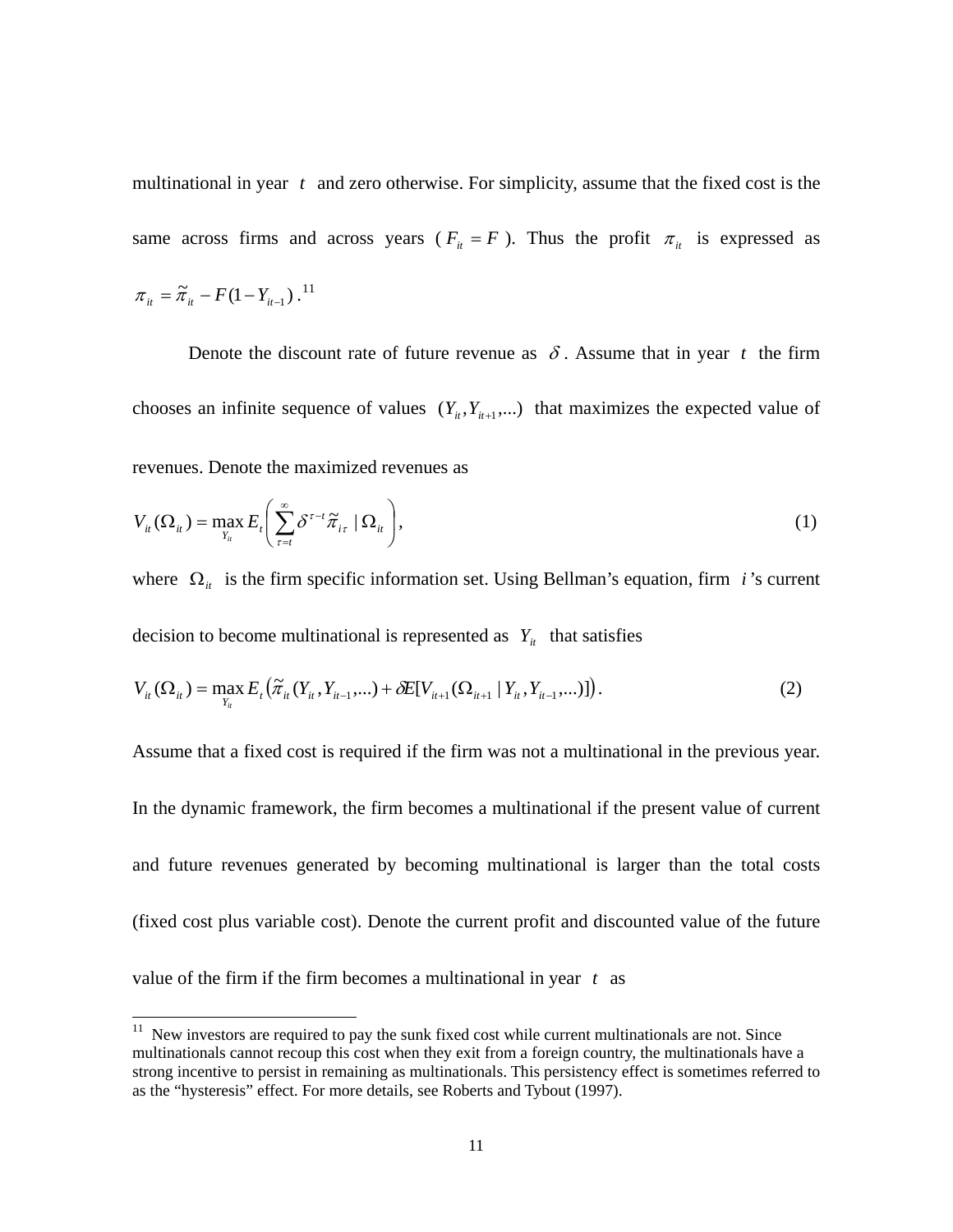$$
\pi_{it}^* = \tilde{\pi}_{it} + \delta \big( E_t [V_{it+1}(\bullet) \mid Y_{it} = 1] - E_t [V_{it+1}(\bullet) \mid Y_{it} = 0] \big), \tag{3}
$$

where  $E[V_{i+1}(\bullet)]$  is the expected value of maximized pay-off conditioned by  $Y_{i}$ . The decision to be a multinational of firm  $i$  is represented as

$$
Y_{it} = \begin{cases} 1 & \text{if } \pi_{it}^{*} > F(1 - Y_{it-1}); \\ 0 & \text{otherwise.} \end{cases}
$$
 (4)

In the empirical analysis, we specify the regression equation as follows:

$$
Y_{ii} = \begin{cases} 1 \text{ if } \beta_0 + \sum_{k=1}^{K} \beta_k Z_{ikt-1} - F(1 - Y_{it-1}) + \mu_{it} > 0; \\ 0 \text{ otherwise,} \end{cases}
$$
 (5)

where  $Z_{ik-1}$  indicates firm-specific variables that might affect the probability of becoming a multinational at period  $t$ , and  $\mu_i$  represents the disturbance term.

There are several estimation strategies for this dynamic binary-choice model with unobserved heterogeneity. Following Roberts and Tybout (1997) and Bernard and Wagner (2001), we employ the probit model with random effects of the form:

$$
Y_{it} = \beta_0 + \sum_{k=1}^{K} \beta_k Z_{ikt-1} + FY_{it-1} + \mu_{it}.
$$
 (6)

Additional firm characteristics  $Z_{it-1}$  include trade, capital-labor ratio, the number of workers, R&D expenditure-sales ratio, and total factor productivity (TFP) as well as year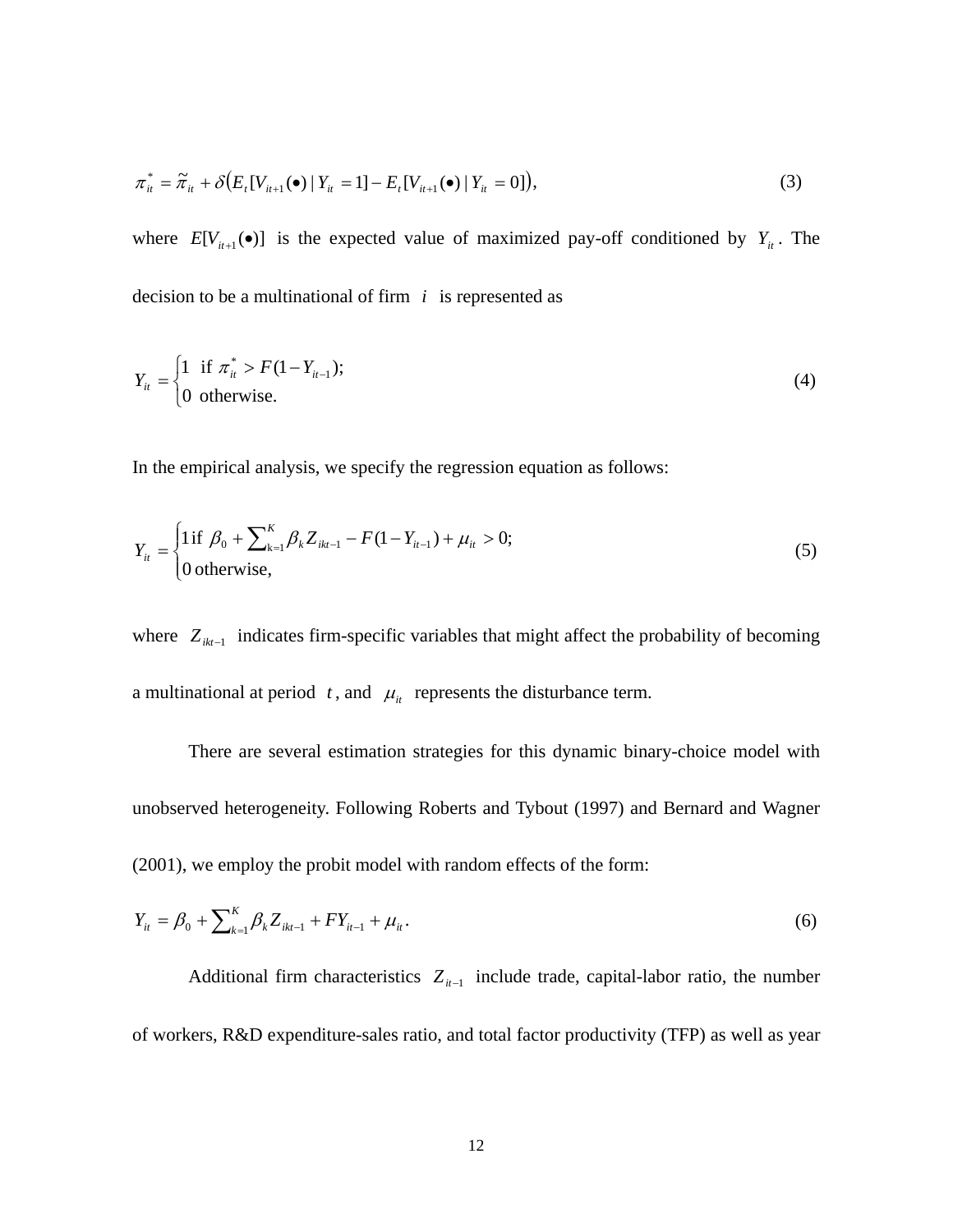and industry dummies.<sup>[12](#page-14-0)</sup> In addition, we introduce two-digit industry dummies for some of the regressions to control for industry-wise characteristics such as comparative advantage and market conditions.<sup>[13](#page-14-1)</sup> The regression therefore captures how firms undertake FDI, controlling for various factors such as initial trade status, firm characteristics, and the hysteresis effect. In order to avoid possible simultaneity problems, we lag all firm characteristics and other exogenous variables one year.<sup>[14](#page-14-2)</sup> Summary statistics and a correlation matrix of the variables are summarized in the Appendix Table.

### **3.2. Estimation results**

-

Table 5 presents the regression results of equation (6) with random effects probit estimation. Column 1 indicates that being engaged in exporting and importing is an important factor for a firm to acquire multinational status in the future. Further, column 2 suggests that potential multinational firms are large exporters and large importers. In addition, they are large in terms of employment and capital intensity. Moreover, potential multinationals have high productivity, and have previous multinational experience.

<span id="page-14-0"></span> $12$  We use the multilateral TFP index developed by Caves, Christensen, and Diewert (1982) and extended by Good, Nadiri, Roller, and Sickles (1983). For a detailed description of the data and their manipulation, see Nishimura, Nakajima, and Kiyota (2005).

<span id="page-14-1"></span> $^{13}$  Foreign market conditions could also be important factors affecting the decision to export and/or conduct FDI. However, we do not introduce any variable for them except industry dummies due to the difficulty in obtaining detailed relevant data.

<span id="page-14-2"></span> $14$  For more details, see Bernard and Jensen (1999, p.12 and footnote 19).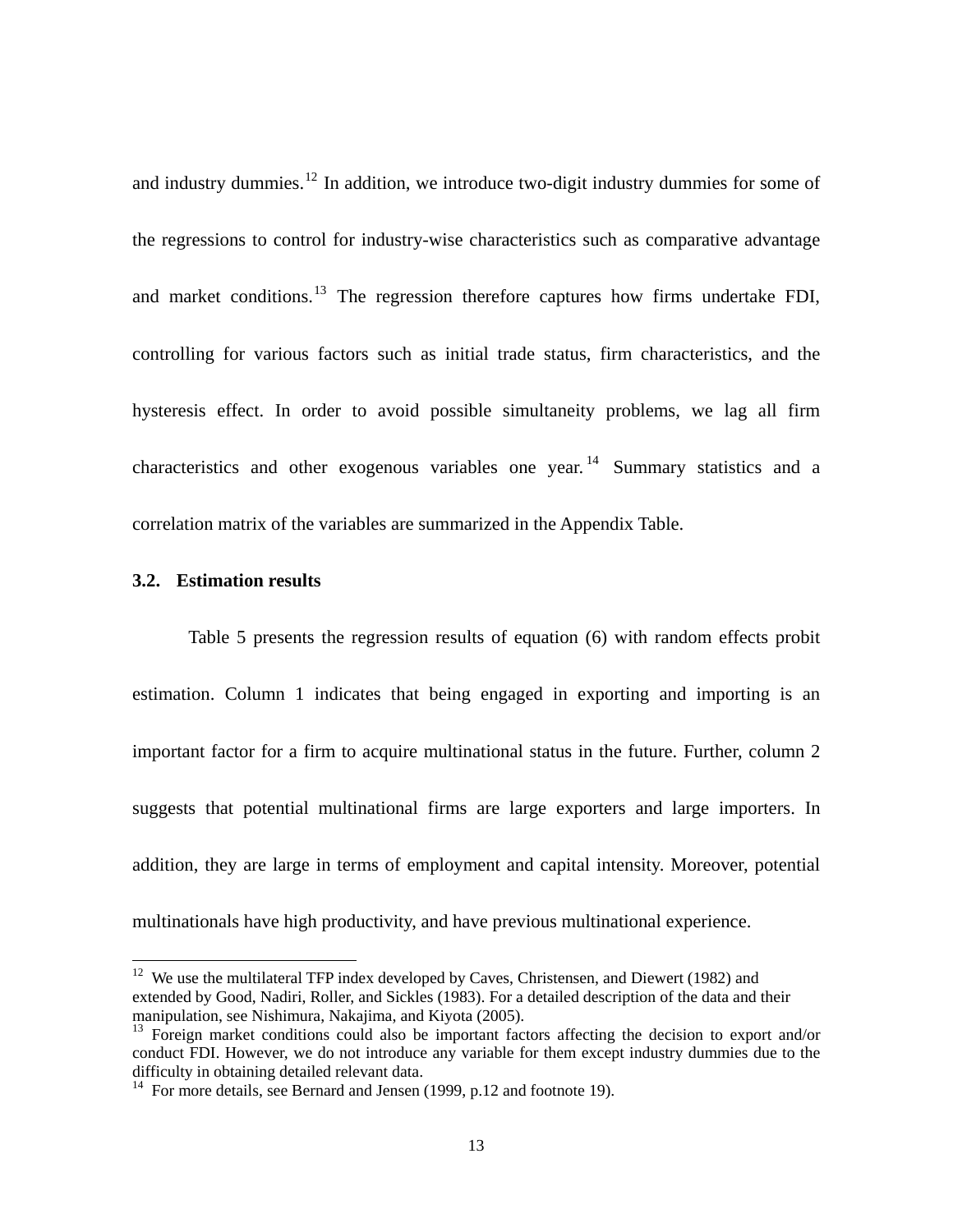$==$ Table 5 $==$ 

Column 3 reports the marginal effects for the probability of a firm becoming a multinational firm, assuming that the random effect is zero. The marginal effects are calculated at the mean values of the independent variables. The results suggest that one percentage point (10 million yen) change in exports and imports raises the probability of becoming a multinational firm by 0.2 percent and 0.1 percent, respectively. Our results thus indicate that engagement in international trade is an important factor in a firm acquiring multinational status. Scale and capital intensity are also important factors. Firms with high productivity have a tendency to become multinational firms. This finding is consistent with the finding for U.S. multinationals (Helpman, Melitz, and Yeaple, 2004).

# **4. Do firms expand international trade and dominate international trade after becoming multinationals?**

# **4.1. Methodology**

Next, we examine the reverse causation: do firms expand international trade and dominate international trade after becoming a multinational? Following Bernard and Jensen (1999), we run a simple regression of the changes in growth of exports or imports,  $T_{ii}$ , on initial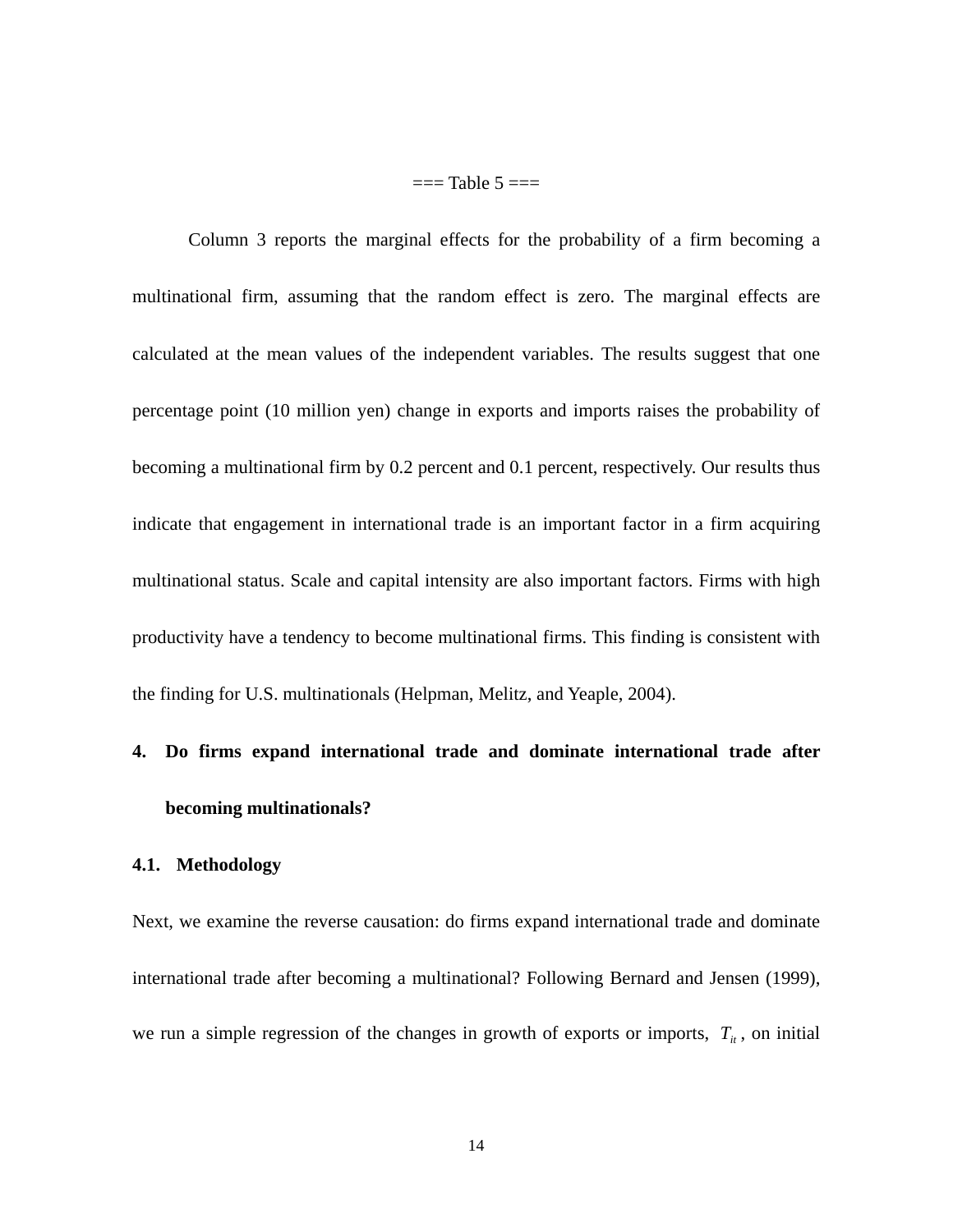multinational status,  $Y_{it}$ , and other firm characteristics,  $Z_{ikt-1}$ :

$$
\% \Delta T_{it} = \ln T_{it} - \ln T_{it-1} \n= \alpha + \beta Y_{it-1} + \sum_{k=1}^{K} \gamma_k Z_{ikt-1} + \varepsilon_{it}.
$$
\n(7)

Coefficient  $\beta$  represents the difference in the annual average growth rates of exports or imports between multinational firms and domestic firms. If multinational firms expand international trade more rapidly than domestic firms,  $\beta$  will be significantly positive. Additional firm characteristics for the initial year are the number of workers, capital-labor ratio, R&D-sales ratio, firm age, TFP, and initial value of exports (imports).<sup>[15](#page-16-0)</sup>

There are two strategies for estimating equation (7): fixed effect and random effect models. For estimating (7), however, there is a problem associated with the fixed effect model. This model identifies the effects of multinational status only when there are changes in the status during the specified period. In other words, a firm that is a multinational firm (or a domestic firm) throughout the period does not have any effect on the estimated coefficient  $\beta$ . In order to take into account the effects of a firm that has multinational status throughout the period, we employ the random effect model.

<u>.</u>

<span id="page-16-0"></span><sup>&</sup>lt;sup>15</sup> We take the natural log for the number of workers, capital-labor ratio, firm age, and TFP.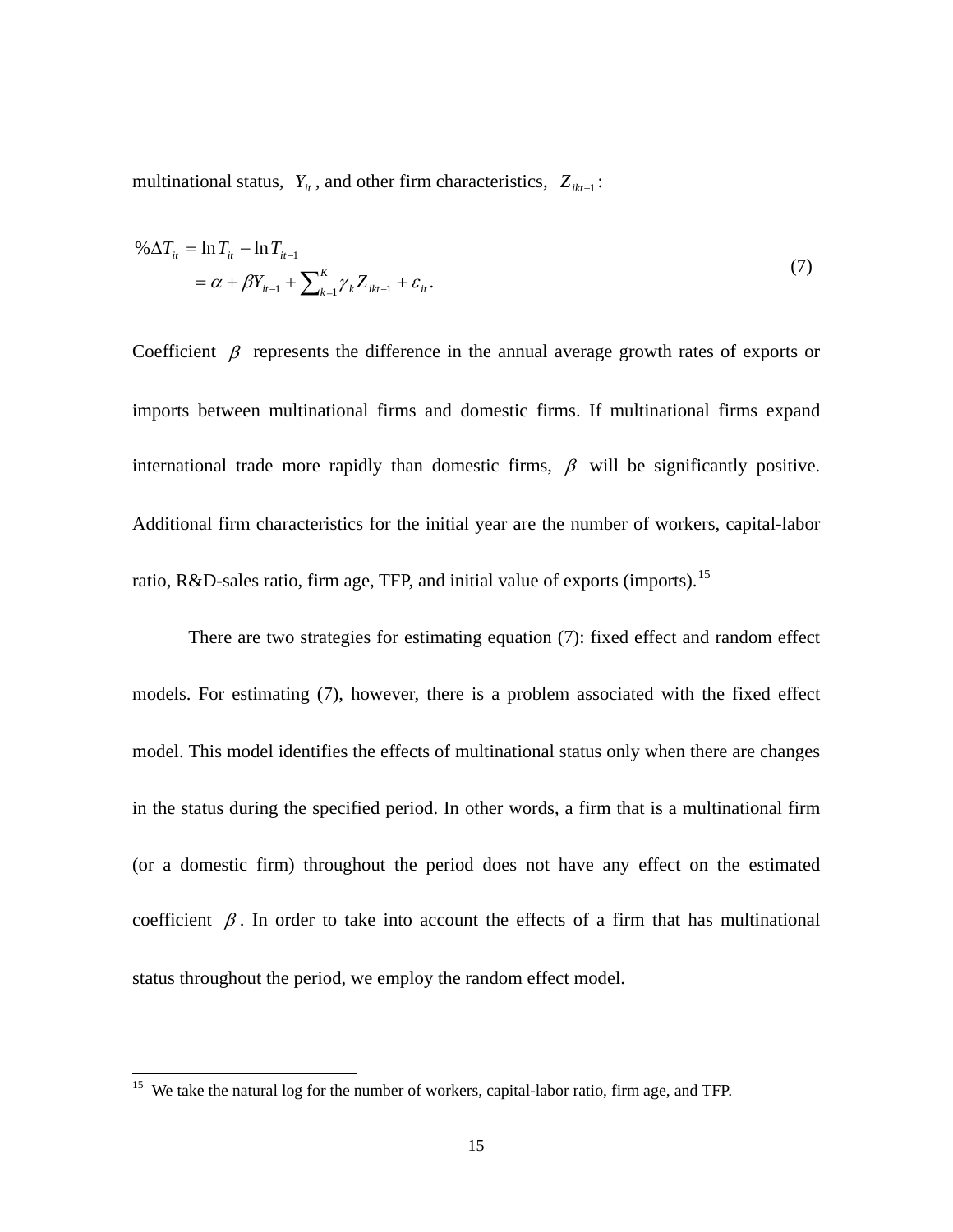### **4.2. Estimation results**

Table 6 presents the estimation results of equation (7) based on the random effect model. Without controlling for firm characteristics, coefficient  $\beta$  does not show statistically significant signs for export growth although it shows a significant sign for import growth. Once we control for firm characteristics, however, coefficient  $\beta$  indicates statistically significant signs for both export and import growth estimations. This result implies that the growth of exports and imports is much faster in multinational firms than in domestic firms. The differences in annual average growth rates are 12.9 percent for exports and 10.8 percent for imports.

# $==$ Table 6  $==$

In addition to multinational status, various factors are found to contribute to the growth of exports and imports. The growth of exports and imports are faster for large, capital-intensive, efficient firms than for small, labor-intensive, inefficient firms. Firms with active R&D achieve high export growth. The growth of exports and imports are related to the scale of exports and imports. Small exporters and importers show much faster growth than large exporters and importers.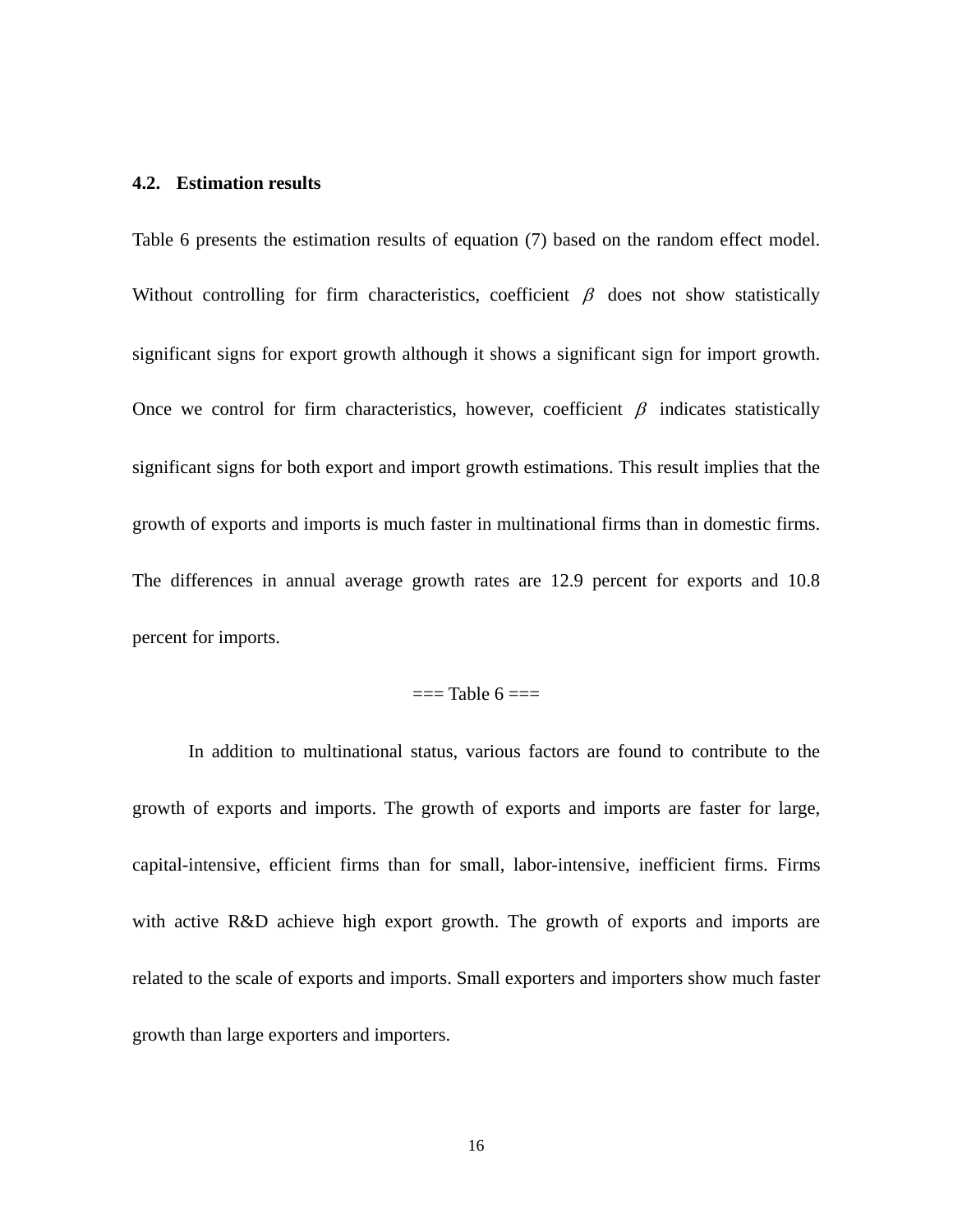A concern may be raised about longer-term effects. It may take some years before a substitution effect between FDI and exports appears. Since the data set only covers the period from 1994 to 2000 and the degrees of freedom are limited, we test growth of exports and imports over a five-year period. Accordingly, the regression equation is rewritten as follows:

$$
\% \Delta T_{it+4} = \ln T_{it+4} - \ln T_{it-1}
$$
  
=  $\alpha + \beta Y_{it-1} + \sum_{k=1}^{K} \gamma_k Z_{ikt-1} + \varepsilon_{it}$ . (8)

Table 7 presents the regression results of equation (8). Note that we lose 16,028 exporting firms and 15,313 importing firms. The results indicate that multinational status still has positive and significant effects on the growth of exports and imports if we control for firm characteristics. However, the effects on 5-year trade growth are weak compared with 1-year trade growth. The results thus imply that the positive effects still exist, but substitution effects emerge in the long-run, which partially offsets the complementarity effects of FDI on exports and imports.

### $==$ Table  $7 ==$

Other firm characteristics have the same effects as the effects confirmed in Table 6.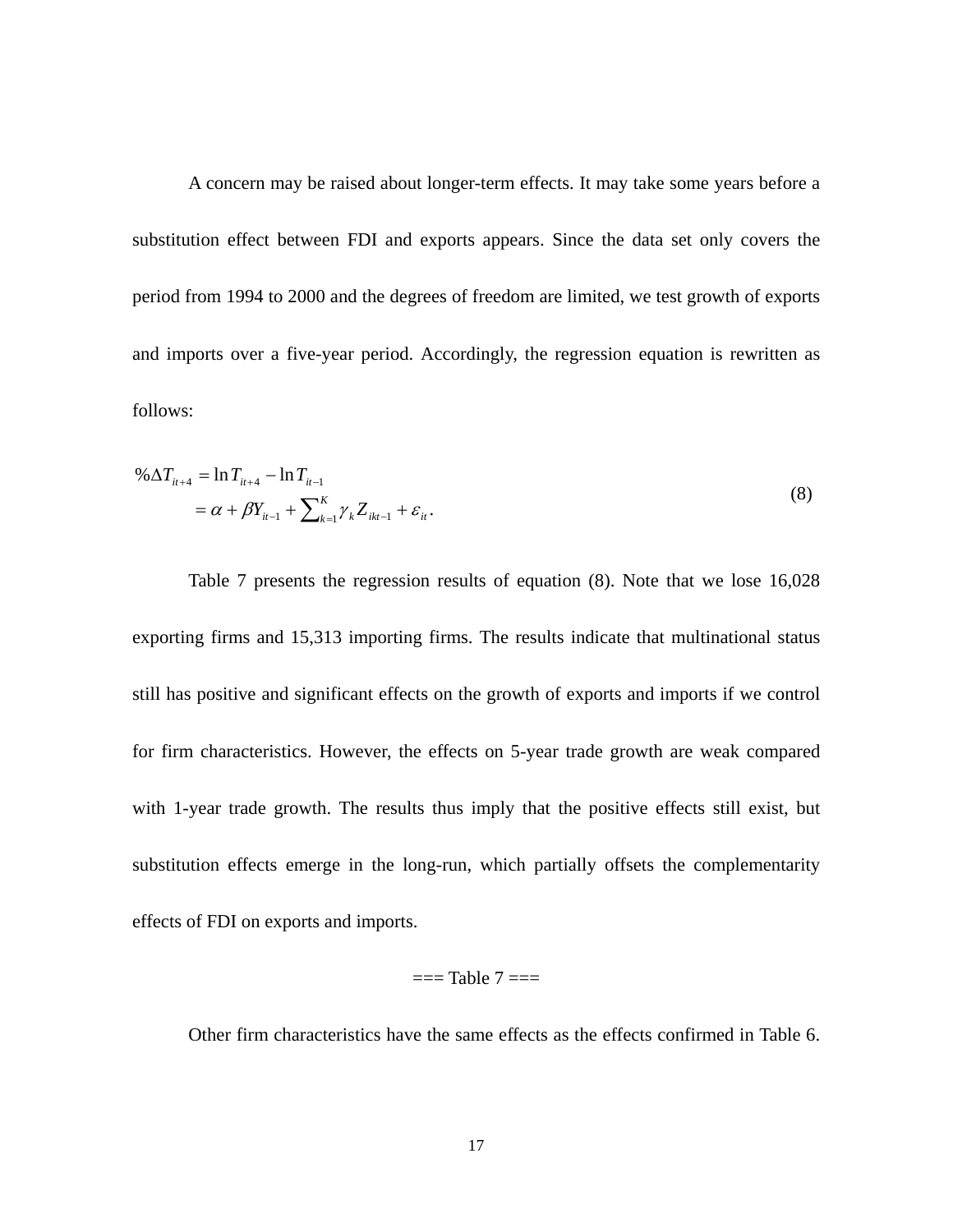That is, the growth of exports and imports is rapid for small exporters and importers, as well as for large, efficient, capital-intensive firms. Our results are therefore robust even after we control for the mid-term effects.

### **4.3. Effects on overall export and import growth**

Overall growth of exports and imports depends not only on the growth of exports and imports by a firm but also on the increase in the number of multinational firms. To examine how multinational firms contribute to Japanese trade, we perform a simple decomposition exercise:  $dX/X = dn/n + d(X/n)/(X/n)$ , where X and *n* represent the value of exports (or imports) and number of multinationals, respectively. The first term indicates the changes in the number of multinational firms and the second term indicates the average growth of exports (or imports).

 Table 8 indicates the decomposition results. The annual average growth rates of overall exports and imports are 4.5 percent and 4.2 percent, respectively. For both exports and imports, overall growth is attributable to the increases in the number of multinational firms. The increase in the number of multinationals accounts for 3.5 percent of export growth while the increase in the average trade volume accounts for 1.0 percent. Similarly,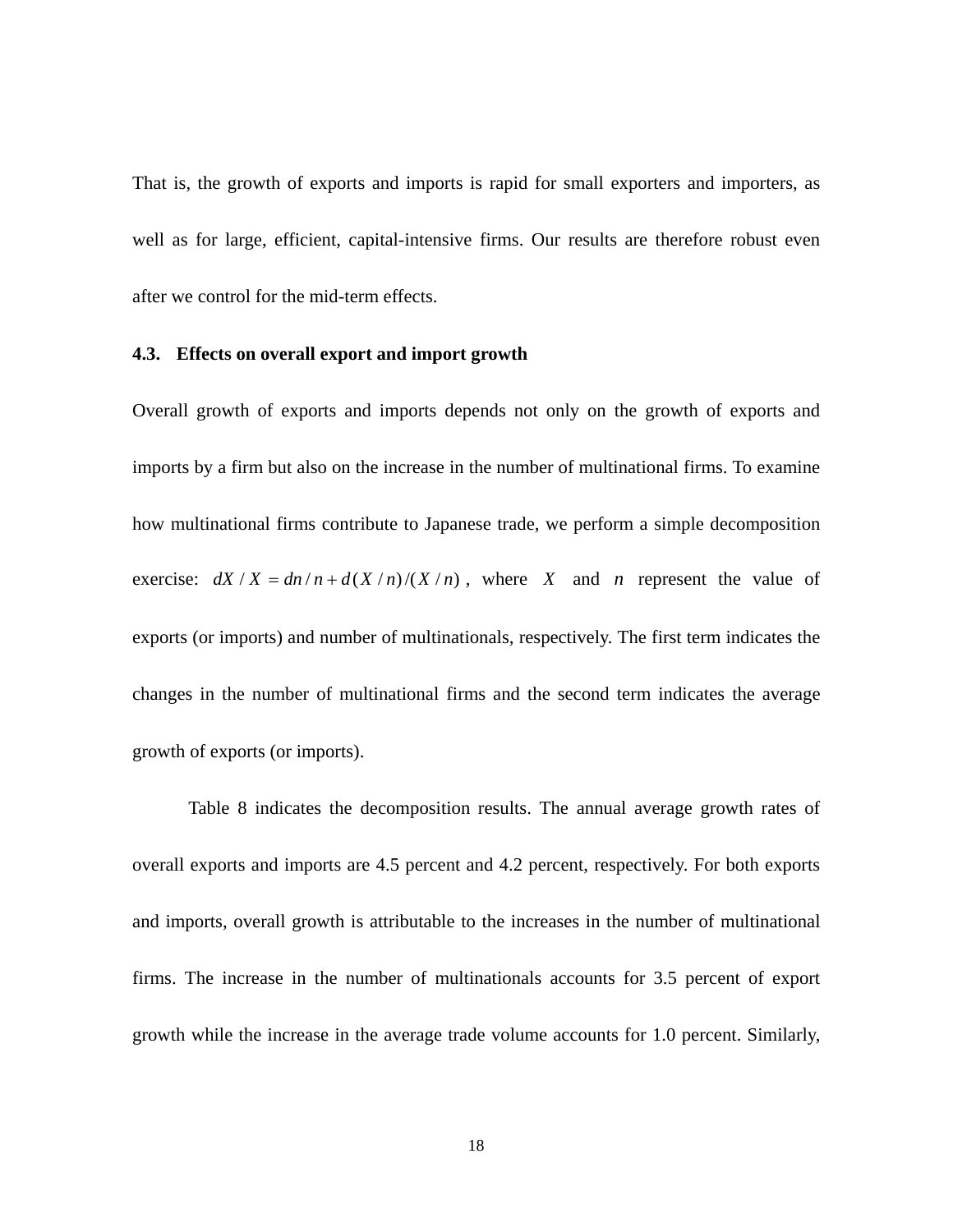the increase in the number of multinational firms accounts for 3.6 percent of total import growth while the increase in average trade volume accounts for 0.6 percent. These results suggest that multinational status contributes to the growth of exports and imports but the overall growth of exports and imports is mostly driven by the shift by exporters and importers to become multinational firms.

## $==$ Table  $8 ==$

# **5. Conclusions**

This paper examined the role of multinational firms in international trade, using data for Japanese firms between 1994 and 2000. We have shown that multinational firms register faster export growth than domestic firms. Multinational firms emerge from among exporters/importers, especially large exporters/importers. In other words, potential multinational firms are large exporters/importers. Our results suggest that firms do not choose either exports or FDI. Rather, exporters choose whether or not to undertake FDI. This observation, coupled with our finding of a positive relationship between FDI and exports, indicates that FDI and exports are complements rather than substitutes. However, in the long run, some substitution effects emerge, somewhat offsetting the complementarity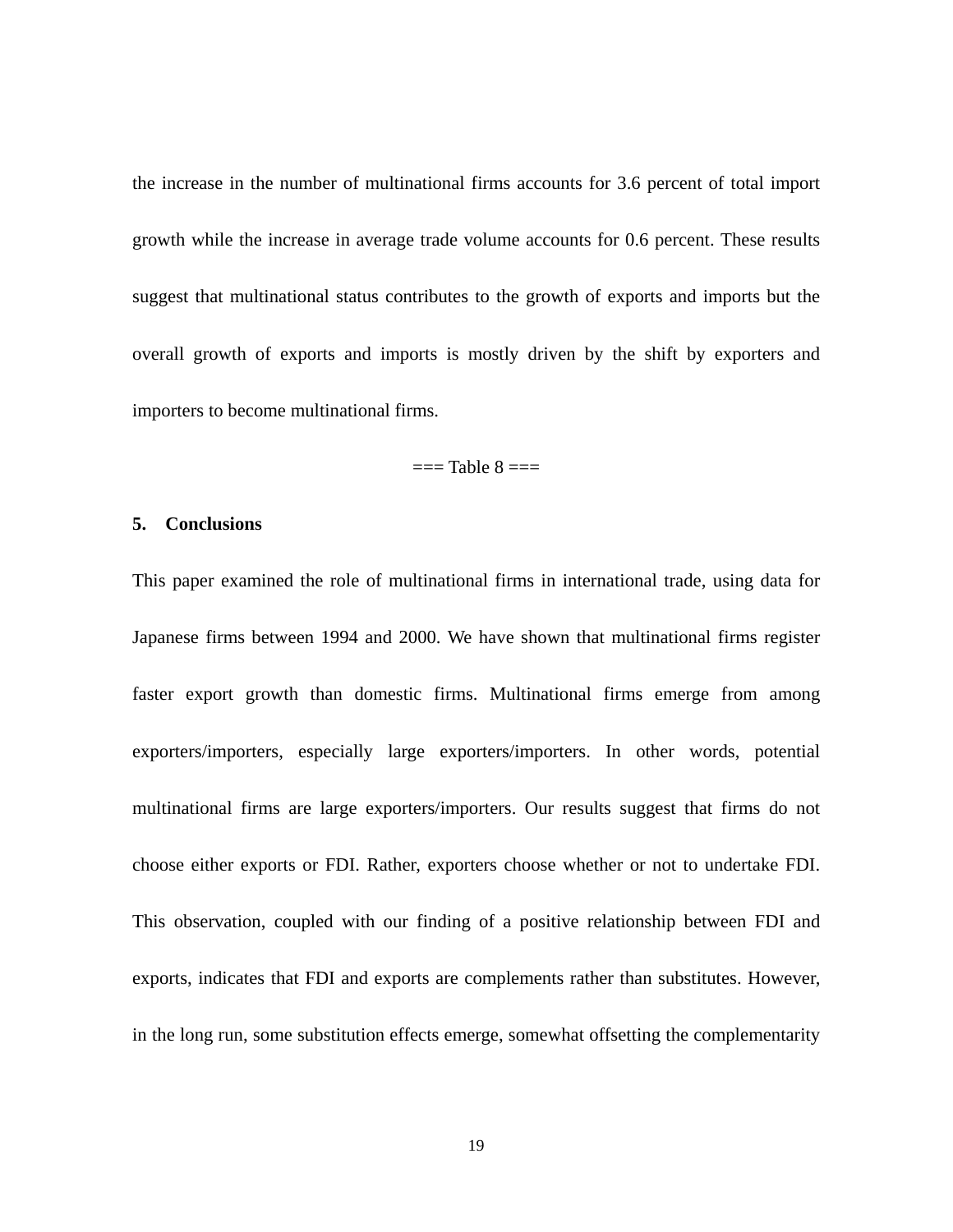effects.

Our findings also have important implications for trade theory. We showed that exporters decide whether or not to become a multinational firm by undertaking foreign direct investment (FDI), not that firms choose either to export or to become a multinational. Our results suggest the multinational firms are engaged in exporting and FDI simultaneously and this finding raises questions about the validity of many studies which assume that firms choose either exports or FDI.<sup>[16](#page-21-0)</sup> The firm's decision on FDI should rather be modeled in such a way that a firm can engage in both exporting and FDI, simultaneously.<sup>[17](#page-21-1)</sup>

# **References**

-

Baldwin, John R. and Wulong Gu (2003), "Export-market Participation and Productivity Performance in Canadian Manufacturing," *Canadian Journal of Economics*, 36(3): 634-657.

Bernard, Andrew B., Jonathan Eaton, J. Bradford Jensen, and Samuel Kortum (2003), "Plants and Productivity in International Trade," *American Economic Review*,

<span id="page-21-0"></span><sup>&</sup>lt;sup>16</sup> See, for instance, Helpman, Melitze, and Yeaple (2004).

<span id="page-21-1"></span> $17$  Examples of such study are Rob and Vettas (2003) and Head and Ries (2004).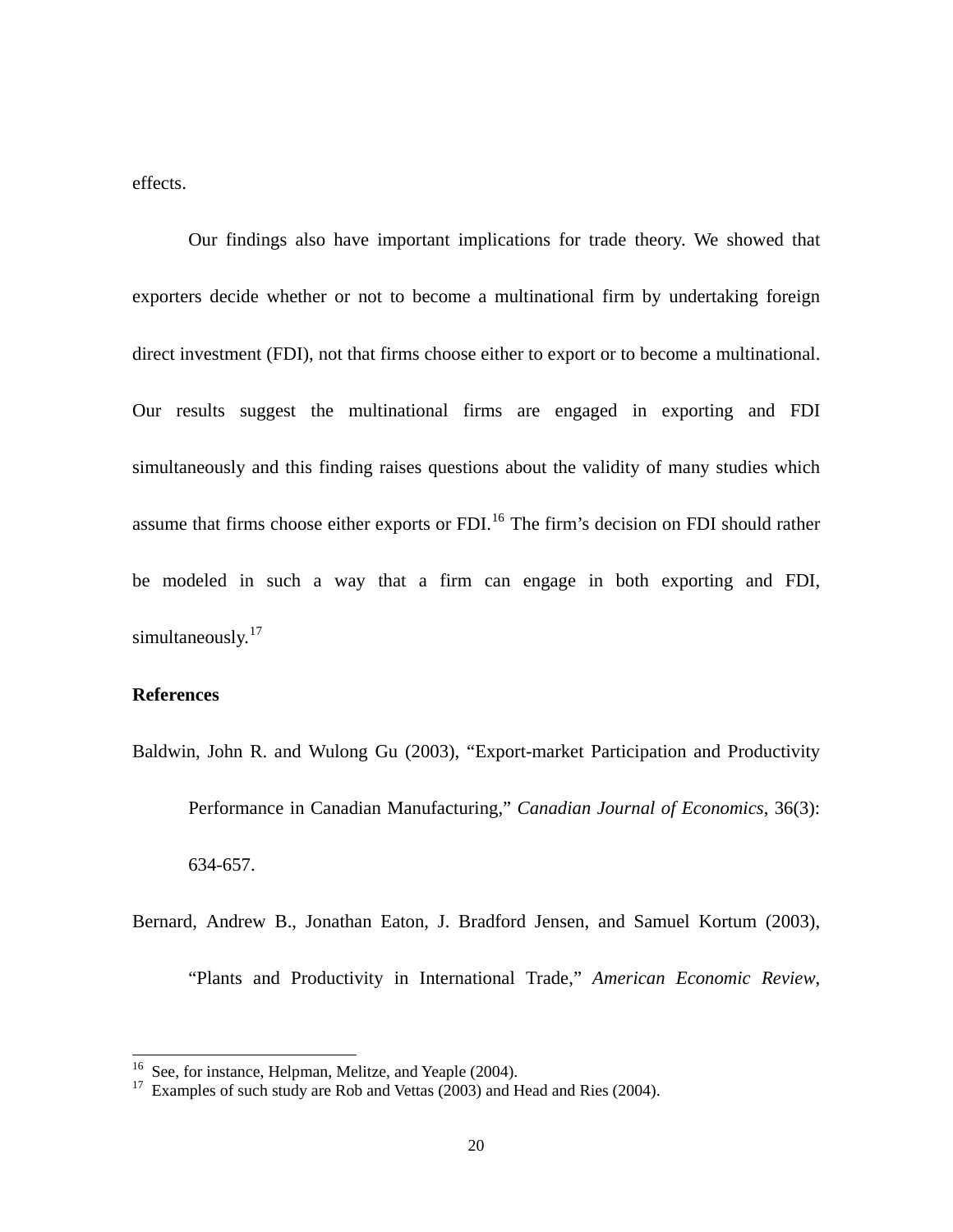93(4): 1268-1290.

- Bernard, Andrew B. and J. Bradford Jensen (1999), "Exceptional Exporter Performance: Cause, Effect, or Both?" *Journal of International Economics*, 47(1): 1-26.
- Bernard, Andrew B. and Joachim Wagner (2001), "Export Entry and Exit by German Firms," *Weltwirtschaftliches Archiv* (*Review of World Economics*), 137(1): 105-123.
- Bernard, Andrew B., J. Bradford Jensen, and Peter K. Schott (2005), "Importers, Exporters, and Multinationals: A Portrait of Firms in the U.S. That Trade Goods," NBER Working Paper No. 11404.
- Blonigen, Bruce (2001), "In Search of Substitution between Foreign Production and Exports," *Journal of International Economics*, 53(1): 81-104.
- Caves, Douglas W., Laurits R. Christensen, and W. Erwin Diewert (1982), "Output, Input, and Productivity Using Superlative Index Numbers," *Economic Journal*, 92(365): 73-86.
- Clausing, Kimberly (2000), "Does Multinational Activity Displace Trade?" *Economic Inquiry*, 38(2): 190-205.

Clerides, Sofronis K., Saul Lach, and James R. Tybout (1998), "Is Learning-by- Exporting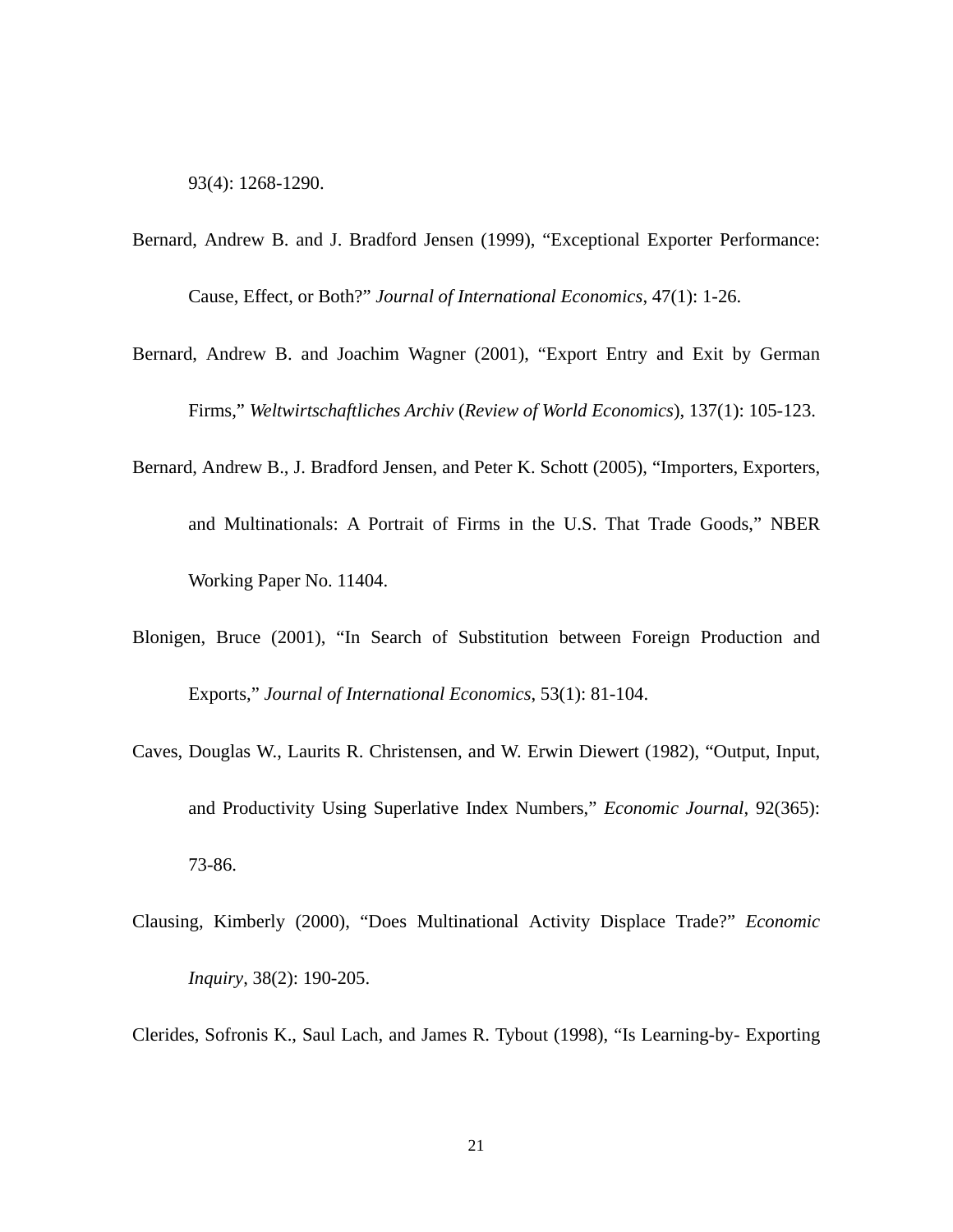Important? Micro-Dynamic Evidence from Colombia, Mexico and Morocco," *Quarterly Journal of Economics*, 113(3): 903-948.

- Girma, Sourfel, Richard Kneller and Mauro Pisu (2005), "Exports versus FDI: An Empirical Test," *Weltwirtschaftliches Archiv* (*Review of World Economics*), 141(2): 855-866.
- Good, David H., M. Ishaq Nadiri, Lars-Hendrik Roller, and Robin C. Sickles (1983), "Efficiency and Productivity Growth Comparisons of European and U.S. Air Carriers: A First Look at the Data," *Journal of Productivity Analysis*, 4(1-2): 115-125.
- Greenaway, David and Richard Kneller (2006), "Firm Heterogeneity, Exporting and Foreign Direct Investment," forthcoming in *Economic Journal*.
- Head, Keith and John Ries (2001), "Overseas Investment and Firm Exports," *Review of International Economics*, 9(1): 108-122.
- Head, Keith and John Ries (2003), "Heterogeneity and the Foreign Direct Investment versus Decision of Japanese Manufactures," *Journal of the Japanese and International Economies*, 17(4): 448-467.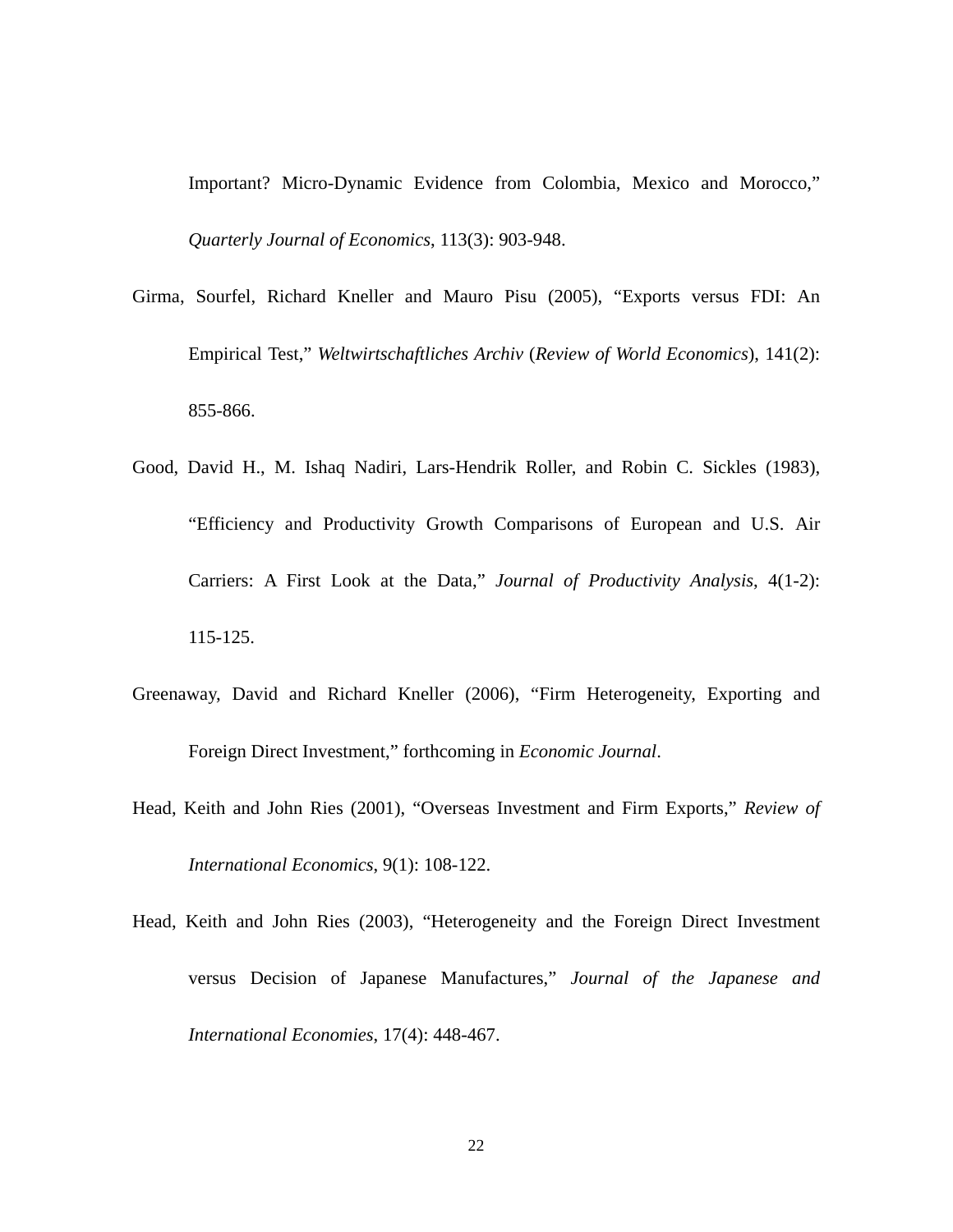- Head, Keith and John Ries (2004), "Exporting and FDI as Alternative Strategies," *Oxford Review of Economic Policy*, 20(3): 409-423.
- Helpman, Elhanan, Marc J. Melitz, and Stephen R. Yeaple (2004), "Export versus FDI with Heterogenous Firms," *American Economic Review*, 94(1): 300-316.
- Kimura, Fukunari and Kozo Kiyota (2006), "Exports, FDI, and Productivity of Firm: Dynamic Evidence from Japanese Firms," *Weltwirtschaftliches Archiv* (*Review of World Economics*) 142(4): 695-719.
- Kiyota, Kozo and Shujiro Urata (2005), "The Role of Multinational Firms in International Trade," RIETI Discussion Paper, 05-E-012.
- Lipsey, Robert E. and Merle Yahr Weiss (1981), "Foreign Production and Exports in Manufacturing Industries," *Review of Economics and Statistics*, 63(4): 488-494.
- Lipsey, Robert E. and Merle Yahr Weiss (1984), "Foreign Production and Exports of Individual Firms," *Review of Economics and Statistics*, 66(2): 304-307.
- Lipsey, Robert E., Eric Ramstetter, and Magnus Blomström (2000), "Outward FDI and Parent Exports and Employment: Japan, the United States, and Sweden," *Global Economy Quarterly*, 1(4): 285-302.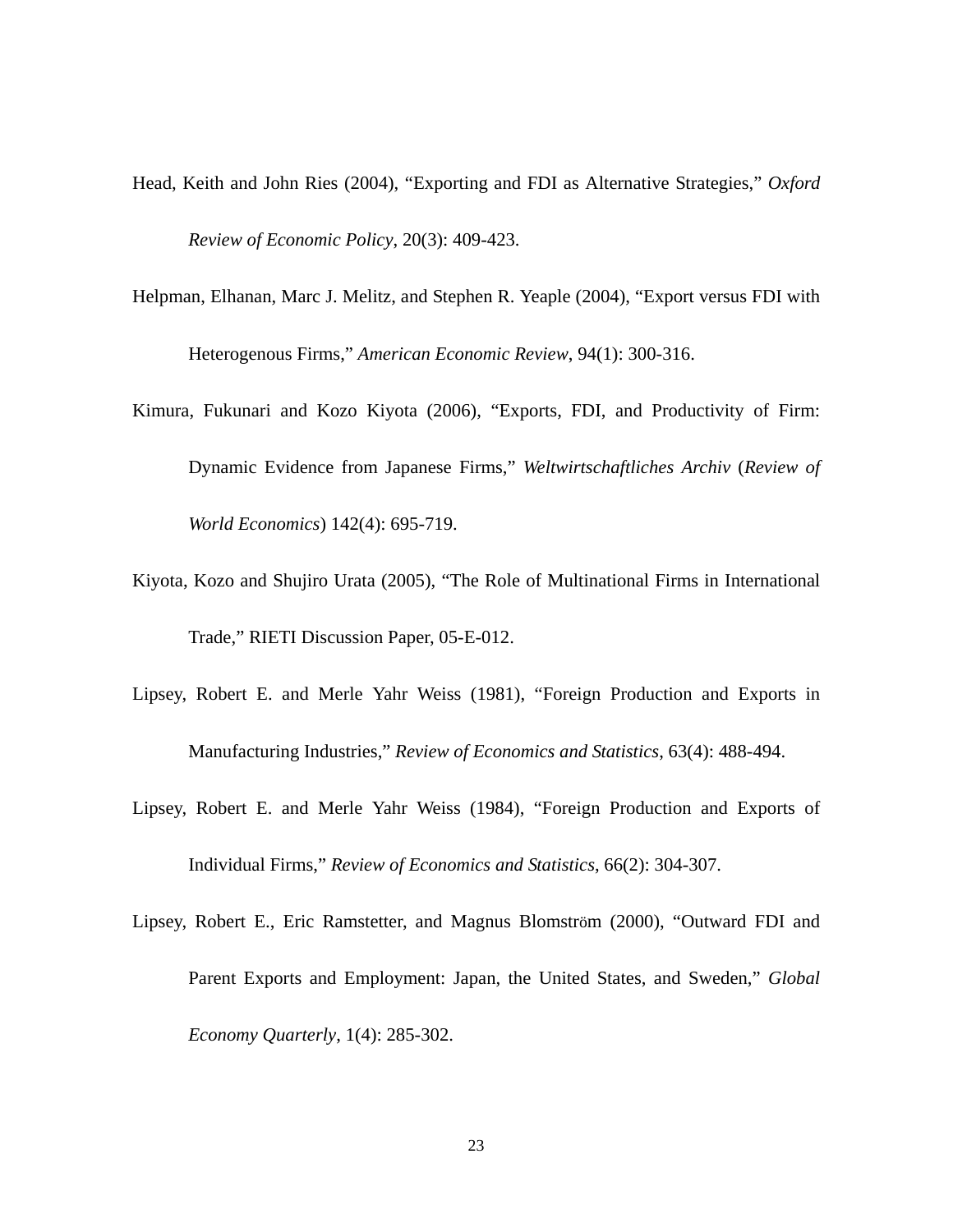- Ministry of Economy, Trade and Industry (METI) (Research and Statistics Department). (various years), *Kigyou Katsudou Kihon Chousa Houkokusho* (*the Results of the Basic Survey of Japanese Business Structure and Activities*), Tokyo: Shadanhoujin Tsuusan Toukei Kyoukai. (In Japanese)
- Nishimura, Kiyohiko G., Takanobu Nakajima, and Kozo Kiyota (2005), "Does the Natural Selection Mechanism Still Work in Severe Recessions? Examination of the Japanese Economy in the 1990s," *Journal of Economic Behavior and Organization*, 58(1): 53-78.
- OECD (2002), "Intra-industry and Intra-firm Trade and the Internationalisation of Production," *Economic Outlook*, 72(1): 159-170.
- Rob, Rafael and Nikolaos Vettas (2003), "Foreign Direct Investment and Exports with Growing Demand," *Review of Economic Studies*, 70(3): 629-648.
- Roberts, Mark J. and James R. Tybout (1997), "The Decision to Export in Colombia: An Empirical Model of Entry with Sunk Costs," *American Economic Review*, 87(4): 545-564.
- United Nations Conference on Trade and Development (UNCTAD) (1999), *World*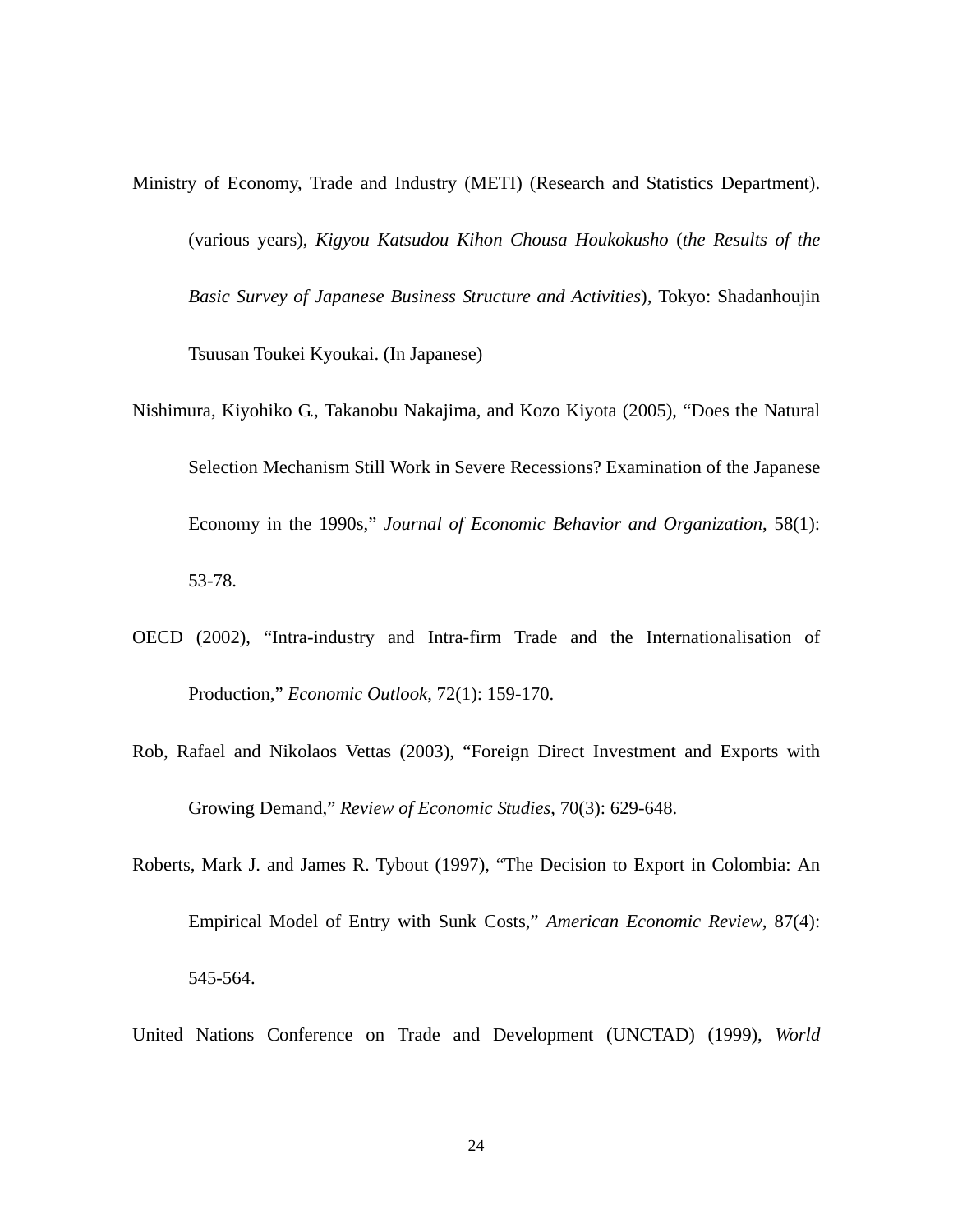*Investment Report: Foreign Direct Investment and the Challenge of Development*,

New York and Geneva: United Nations.

World Bank (2005), World Integrated Trade Solution (WITS) Database.

Yamawaki, Hideki (1991), "Exports and Foreign Distributional Activities: Evidence on Japanese Firms in the United States," *Review of Economics and Statistics*, 73(2): 294-300.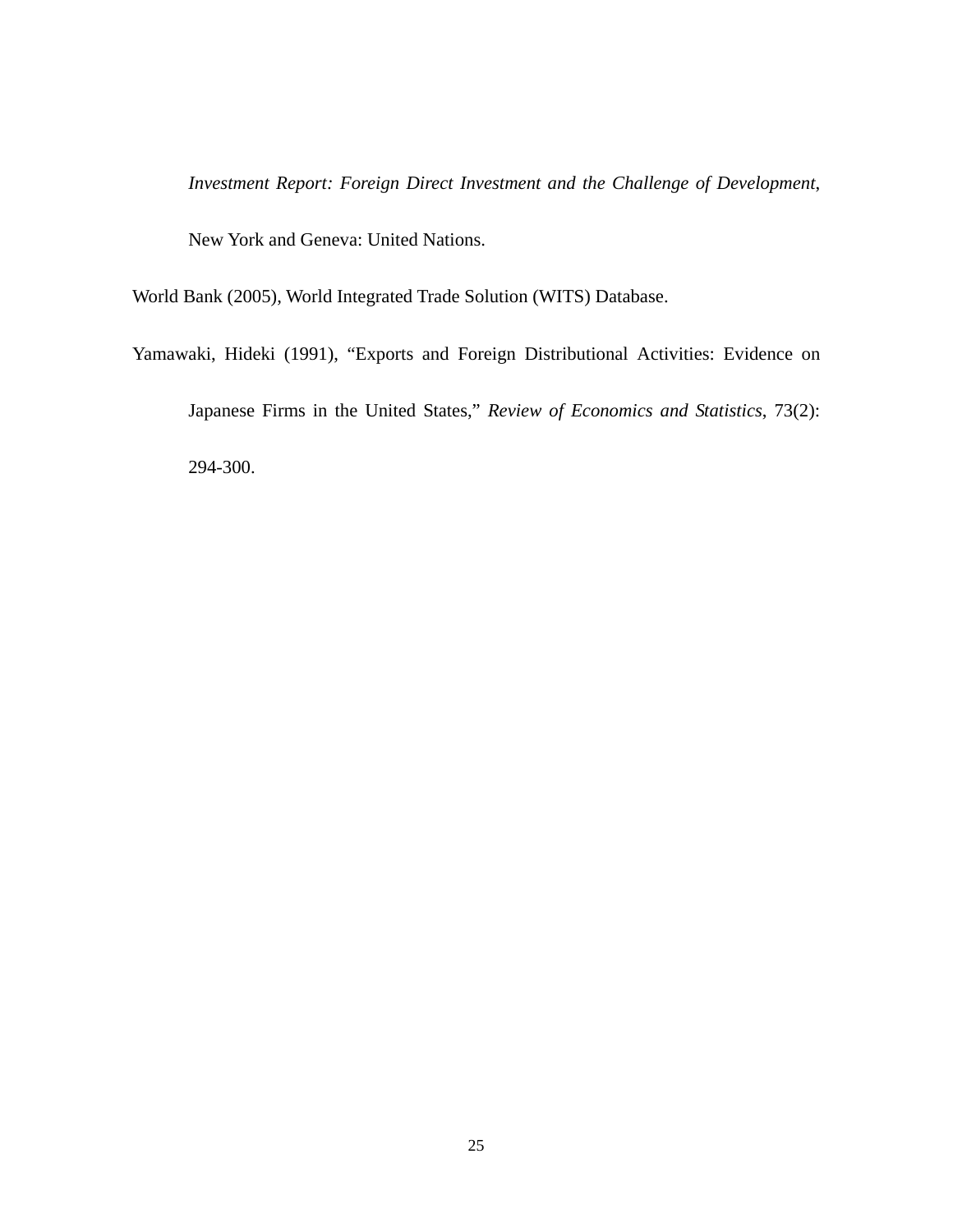| Number of firms   |               | Employment (thousand) |               | Sales (billions of yen) |               | Exports (billions of yen) |               | Imports (billions of yen) |               |               |
|-------------------|---------------|-----------------------|---------------|-------------------------|---------------|---------------------------|---------------|---------------------------|---------------|---------------|
|                   | Multinational | Domestic firm         | Multinational | Domestic firm           | Multinational | Domestic firm             | Multinational | Domestic firm             | Multinational | Domestic firm |
|                   | firm          |                       | firm          |                         | firm          |                           | firm          |                           | firm          |               |
| 1994              | 2,163         | 18,644                | 3,101         | 4,607                   | 222,688       | 197,155                   | 26,015        | 1,849                     | 14,544        | 1,835         |
| 1995              | 2,311         | 19,479                | 3,145         | 4,660                   | 229,332       | 205,198                   | 28,891        | 1,869                     | 17,382        | 2,210         |
| 1996              | 2,458         | 19,249                | 3,138         | 4,657                   | 237,180       | 212,796                   | 28,067        | 2,116                     | 17,628        | 2,575         |
| 1997              | 2,593         | 19,298                | 3,231         | 4,799                   | 241,594       | 205,923                   | 35,422        | 2,412                     | 20,144        | 3,358         |
| 1998              | 2,613         | 19,028                | 3,232         | 4,732                   | 223,775       | 192,669                   | 33,547        | 2,176                     | 17,355        | 2,619         |
| 1999              | 2,548         | 18,447                | 3,133         | 4,665                   | 217,311       | 192,510                   | 30,347        | 2,133                     | 14,733        | 3,321         |
| 2000              | 2,628         | 18,608                | 3,186         | 4,948                   | 231,779       | 207,846                   | 34,103        | 2,336                     | 17,107        | 3,969         |
|                   | Multinational | Domestic firm         | Multinational | Domestic firm           | Multinational | Domestic firm             | Multinational | Domestic firm             | Multinational | Domestic firm |
| Share $(\%)$ firm |               |                       | firm          |                         | firm          |                           | firm          |                           | firm          |               |
| 1994              | 10.4          | 89.6                  | 40.2          | 59.8                    | 53.0          | 47.0                      | 93.4          | 6.6                       | 88.8          | 11.2          |
| 1995              | 10.6          | 89.4                  | 40.3          | 59.7                    | 52.8          | 47.2                      | 93.9          | 6.1                       | 88.7          | 11.3          |
| 1996              | 11.3          | 88.7                  | 40.3          | 59.7                    | 52.7          | 47.3                      | 93.0          | 7.0                       | 87.3          | 12.7          |
| 1997              | 11.8          | 88.2                  | 40.2          | 59.8                    | 54.0          | 46.0                      | 93.6          | 6.4                       | 85.7          | 14.3          |
| 1998              | 12.1          | 87.9                  | 40.6          | 59.4                    | 53.7          | 46.3                      | 93.9          | 6.1                       | 86.9          | 13.1          |
| 1999              | 12.1          | 87.9                  | 40.2          | 59.8                    | 53.0          | 47.0                      | 93.4          | 6.6                       | 81.6          | 18.4          |
| 2000              | 12.4          | 87.6                  | 39.2          | 60.8                    | 52.7          | 47.3                      | 93.6          | 6.4                       | 81.2          | 18.8          |

**Table 1.** *Multinational Firm Versus Domestic Firm: Number of Firms, Workers, Sales, Exports and Imports, 1994-2000*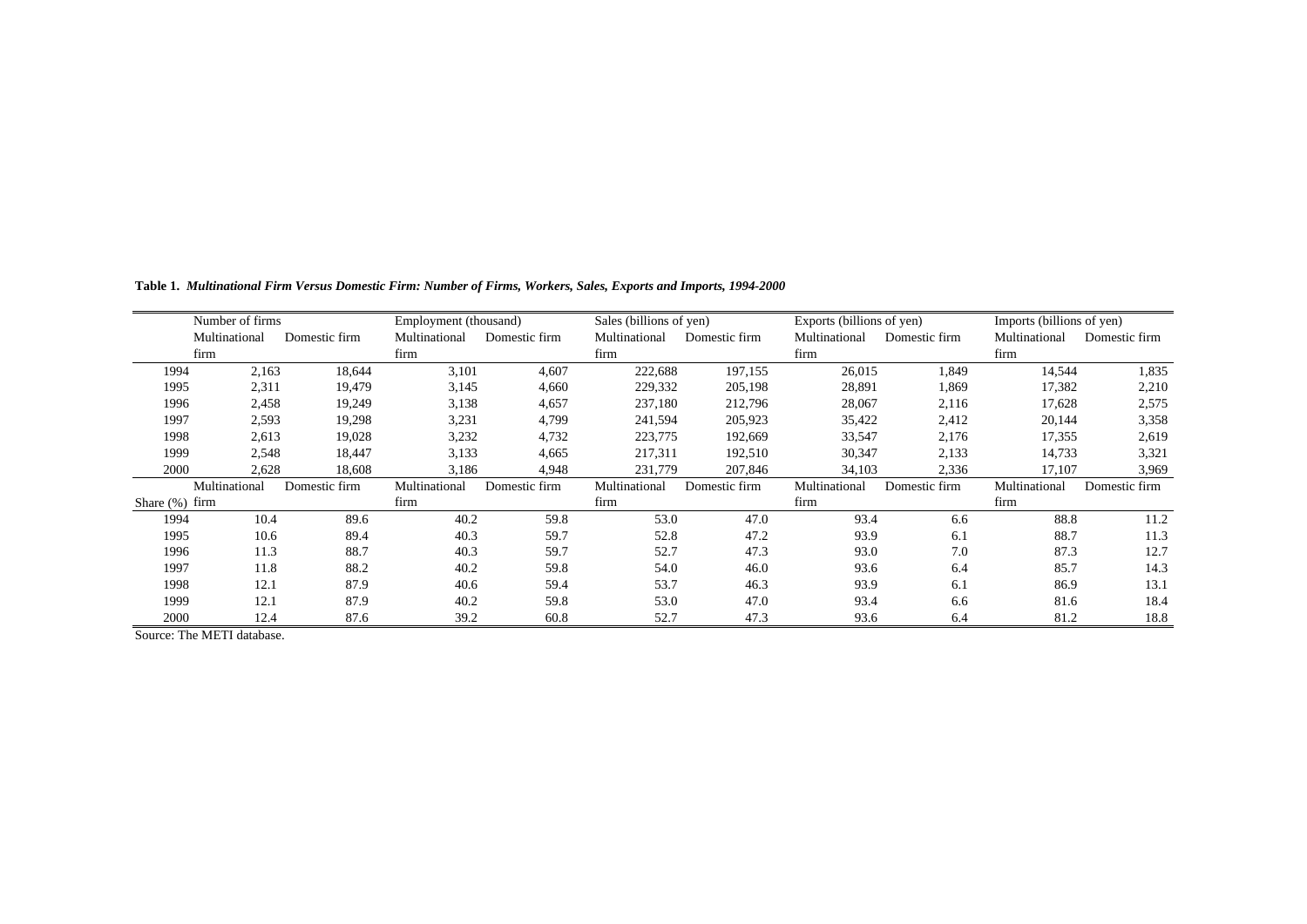|                    | Exporters        |                |        | Importers |                |                              | Both exporters and importers |        |        |  |
|--------------------|------------------|----------------|--------|-----------|----------------|------------------------------|------------------------------|--------|--------|--|
| Number of firms    | Yes              | N <sub>0</sub> | Total  | Yes       | No             | Total                        | Yes                          | No.    | Total  |  |
| Multinational firm | 1,881            | 747            | 2,628  | 1,680     | 948            | 2,628                        | 1,436                        | 1,192  | 2,628  |  |
| Domestic firm      | 2.269            | 16,339         | 18.608 | 2,379     | 16,229         | 18.608                       | 1.217                        | 17.391 | 18,608 |  |
| Total              | 4,150            | 17,086         | 21,236 | 4,059     | 17,177         | 21,236                       | 2,653                        | 18,583 | 21,236 |  |
|                    | <b>Exporters</b> |                |        | Importers |                | Both exporters and importers |                              |        |        |  |
| Share $(\%)$       | Yes              | No             | Total  | Yes       | N <sub>0</sub> | Total                        | Yes                          | No.    | Total  |  |
| Multinational firm | 71.6%            | 28.4%          | 100.0% | 63.9%     | 36.1%          | 100.0%                       | 54.6%                        | 45.4%  | 100.0% |  |
| Domestic firm      | 12.2%            | 87.8%          | 100.0% | 12.8%     | 87.2%          | 100.0%                       | 6.5%                         | 93.5%  | 100.0% |  |
| Total              | 19.5%            | 80.5%          | 100.0% | 19.1%     | 80.9%          | 100.0%                       | 12.5%                        | 87.5%  | 100.0% |  |
|                    | Exporters        |                |        | Importers |                |                              | Both exporters and importers |        |        |  |
| Share $(\%)$       | Yes              | N <sub>o</sub> | Total  | Yes       | N <sub>0</sub> | Total                        | Yes                          | No     | Total  |  |
| Multinational firm | 45.3%            | 4.4%           | 12.4%  | 41.4%     | 5.5%           | 12.4%                        | 54.1%                        | 6.4%   | 12.4%  |  |
| Domestic firm      | 54.7%            | 95.6%          | 87.6%  | 58.6%     | 94.5%          | 87.6%                        | 45.9%                        | 93.6%  | 87.6%  |  |
| Total              | 100.0%           | 100.0%         | 100.0% | 100.0%    | 100.0%         | 100.0%                       | 100.0%                       | 100.0% | 100.0% |  |

# **Table 2.** *Multinational Firms and International Trade, 2000*

Notes: 1) Multinational firm is defined as a firm that has at least one foreign affiliate.

2) Domestic firm is a firm not classified as foreign-owned or Japanese multinational firm.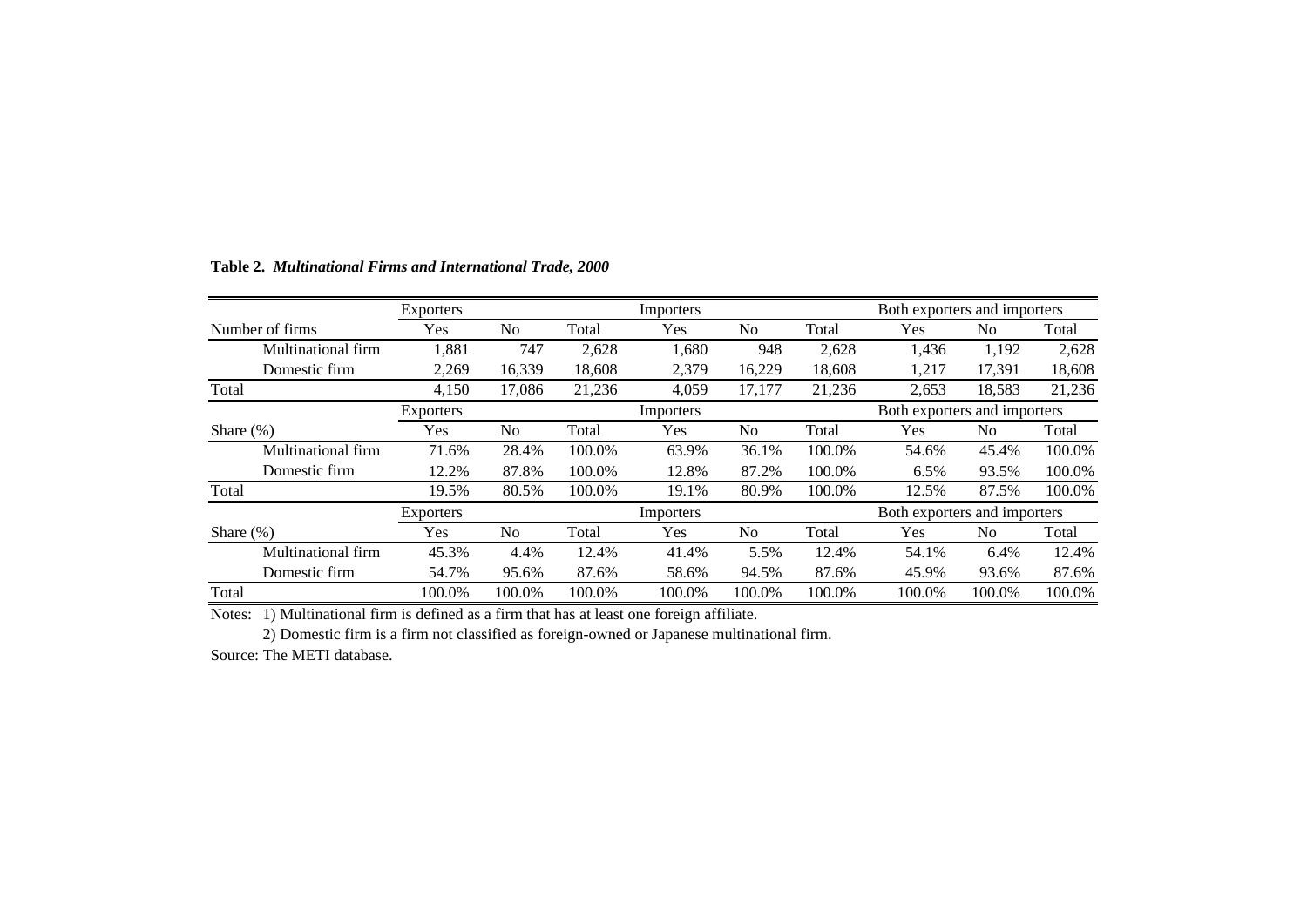|                                  |            |                              |        | (Number of firms and percent) |                |        |            |                |        |
|----------------------------------|------------|------------------------------|--------|-------------------------------|----------------|--------|------------|----------------|--------|
|                                  |            | Multinational firm in year t |        |                               |                |        |            |                |        |
|                                  | $t = 1995$ |                              |        | $t = 1996$                    |                |        | $t = 1997$ |                |        |
|                                  | Yes        | N <sub>o</sub>               | Total  | Yes                           | N <sub>o</sub> | Total  | Yes        | N <sub>o</sub> | Total  |
| Multinational firm in year $t-1$ | 1,733      | 347                          | 2,080  | 2,015                         | 237            | 2,252  | 2,145      | 232            | 2,377  |
| Domestic firm in year $t-1$      |            |                              |        |                               |                |        |            |                |        |
| Non-exporters/importers          | 189        | 13,938                       | 14,127 | 141                           | 14,509         | 14,650 | 132        | 14,303         | 14,435 |
| Exporters/importers              | 269        | 2,904                        | 3,173  | 252                           | 3,395          | 3,647  | 249        | 3,351          | 3,600  |
| Share $(\%)$                     | Yes        | No                           | Total  | Yes                           | N <sub>o</sub> | Total  | Yes        | No             | Total  |
| Multinational firm in year $t-1$ | 83.3       | 16.7                         | 100.0  | 89.5                          | 10.5           | 100.0  | 90.2       | 9.8            | 100.0  |
| Domestic firm in year $t-1$      |            |                              |        |                               |                |        |            |                |        |
| Non-exporters/importers          | 1.3        | 98.7                         | 100.0  | 1.0                           | 99.0           | 100.0  | 0.9        | 99.1           | 100.0  |
| Exporters/importers              | 8.5        | 91.5                         | 100.0  | 6.9                           | 93.1           | 100.0  | 6.9        | 93.1           | 100.0  |
|                                  | $t = 1998$ |                              |        | $t = 1999$                    |                |        | $t = 2000$ |                |        |
| Number of firms                  | Yes        | N <sub>0</sub>               | Total  | Yes                           | N <sub>0</sub> | Total  | Yes        | N <sub>0</sub> | Total  |
| Multinational firm in year $t-1$ | 2,258      | 245                          | 2,503  | 2,244                         | 243            | 2,487  | 2,139      | 231            | 2,370  |
| Domestic firm in year $t-1$      |            |                              |        |                               |                |        |            |                |        |
| Non-exporters/importers          | 119        | 14,540                       | 14,659 | 98                            | 14,276         | 14,374 | 117        | 12,917         | 13,034 |
| Exporters/importers              | 183        | 3,118                        | 3,301  | 156                           | 2,989          | 3,145  | 233        | 2,858          | 3,091  |
| Share $(\%)$                     | Yes        | No                           | Total  | Yes                           | N <sub>o</sub> | Total  | Yes        | No             | Total  |
| Multinational firm in year $t-1$ | 90.2       | 9.8                          | 100.0  | 90.2                          | 9.8            | 100.0  | 90.3       | 9.7            | 100.0  |
| Domestic firm in year $t-1$      |            |                              |        |                               |                |        |            |                |        |
| Non-exporters/importers          | 0.8        | 99.2                         | 100.0  | 0.7                           | 99.3           | 100.0  | 0.9        | 99.1           | 100.0  |
| Exporters/importers              | 5.5        | 94.5                         | 100.0  | 5.0                           | 95.0           | 100.0  | 7.5        | 92.5           | 100.0  |
| $T = 1$                          |            |                              |        |                               |                |        |            |                |        |

### **Table 3.** *Simple Probability of Multinationals*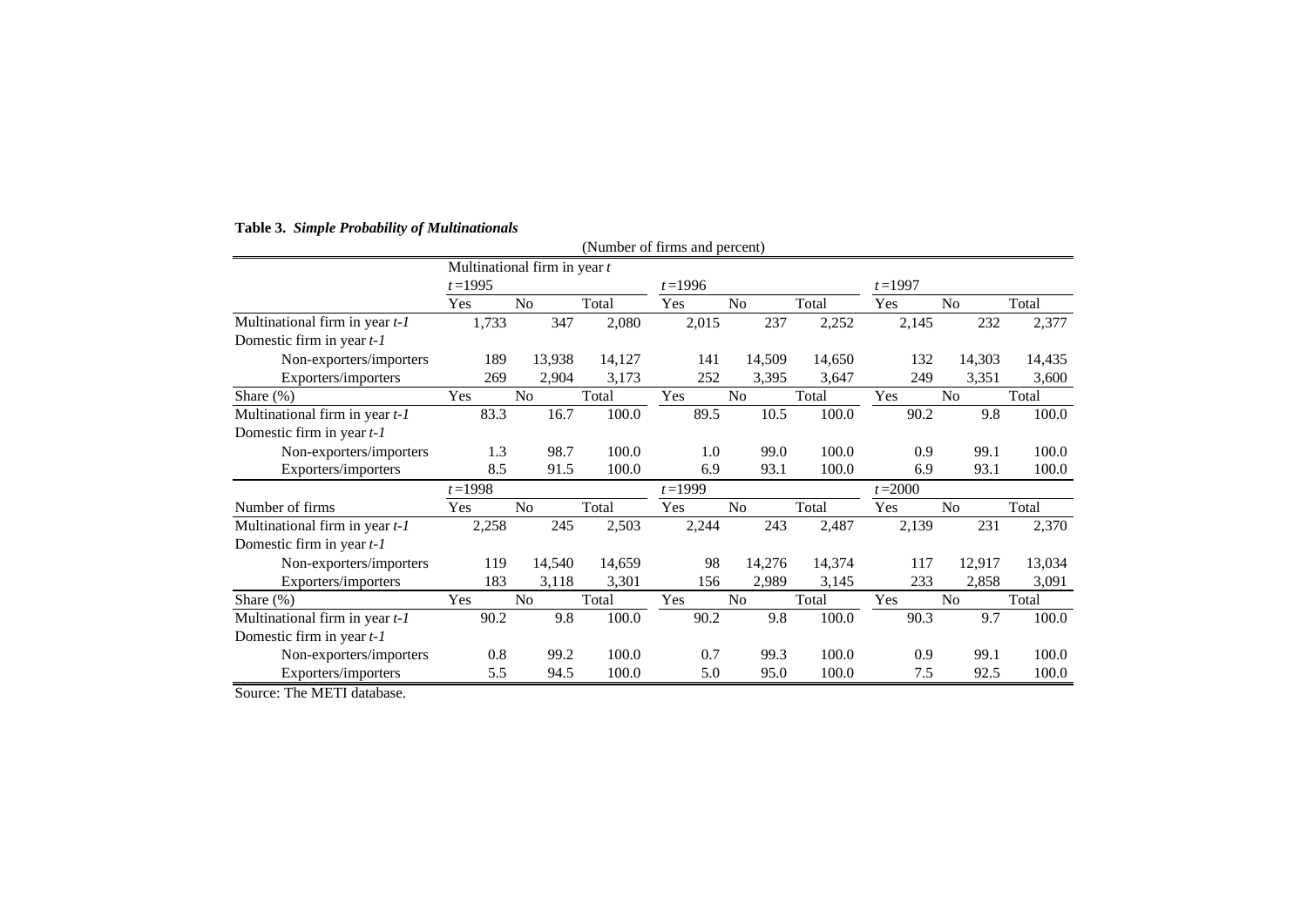|                                                |            | Firms switch its status from multinational firm in year $t-1$ to domestic firm in year $t$ |            |            |            |  |  |  |
|------------------------------------------------|------------|--------------------------------------------------------------------------------------------|------------|------------|------------|--|--|--|
|                                                | $t = 1995$ | $t = 1996$                                                                                 | $t = 1997$ | $t = 1998$ | $t = 1999$ |  |  |  |
| Total (number of firms)                        | 347        | 237                                                                                        | 232        | 245        | 243        |  |  |  |
| Exit in year $t+1$                             |            |                                                                                            |            | 17         | 25         |  |  |  |
| Stay as domestic firms in year $t+1$           | 227        | 133                                                                                        | 137        | 140        | 116        |  |  |  |
| Become multinational firms again in year $t+1$ | 111        | 93                                                                                         | 83         | 88         | 102        |  |  |  |
| Total (share)                                  | 100.0      | 100.0                                                                                      | 100.0      | 100.0      | 100.0      |  |  |  |
| Exit in year $t+1$                             | 2.6        | 4.6                                                                                        | 5.2        | 6.9        | 10.3       |  |  |  |
| Stay as domestic firms in year $t+1$           | 65.4       | 56.1                                                                                       | 59.1       | 57.1       | 47.7       |  |  |  |
| Become multinational firms again in year $t+1$ | 32.0       | 39.2                                                                                       | 35.8       | 35.9       | 42.0       |  |  |  |

**Table 4.** *What happens If Multinational Firms Stop Being Multinational Firms?*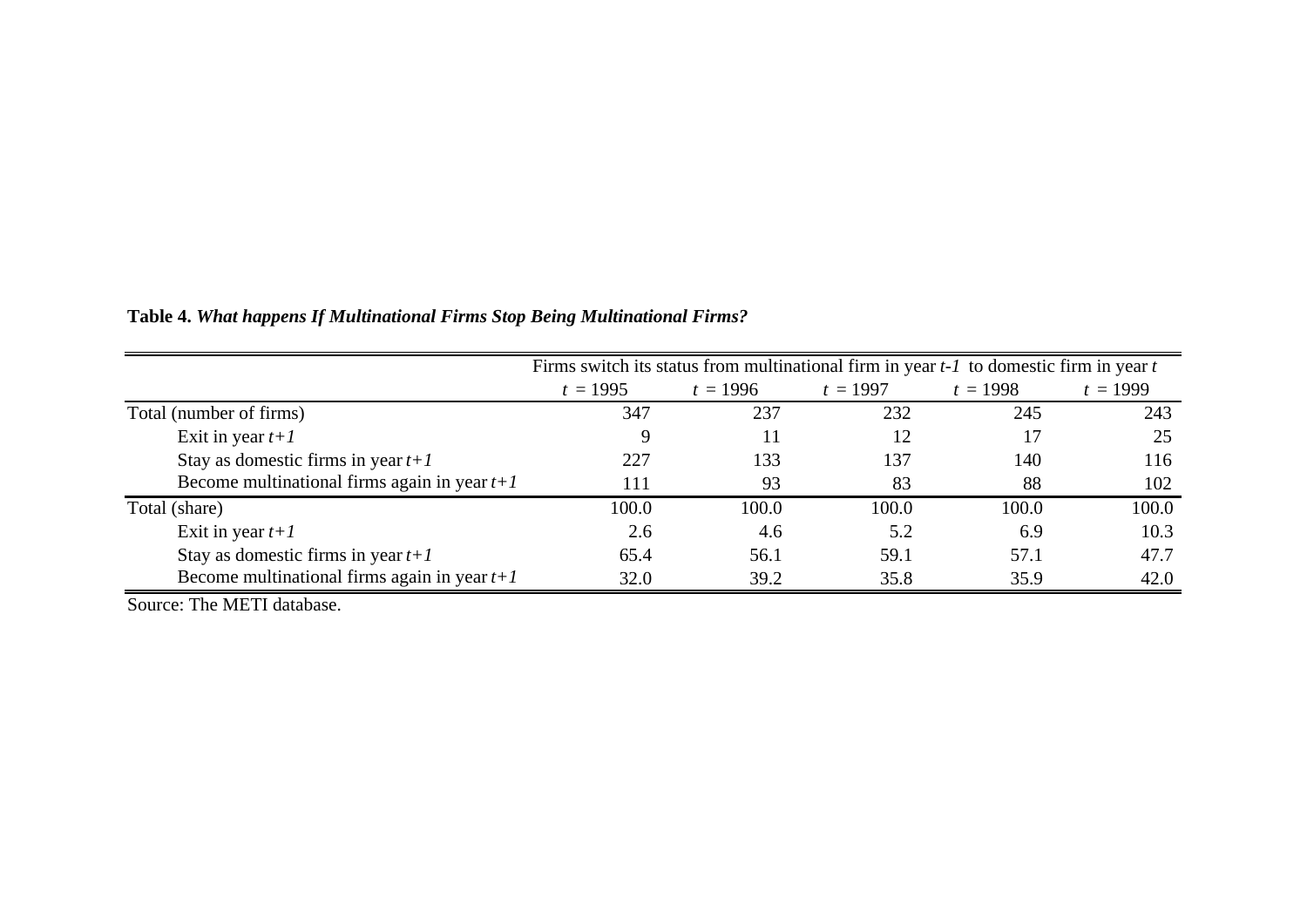|                                                                                          | Model 0     | Model 1     |             |
|------------------------------------------------------------------------------------------|-------------|-------------|-------------|
| Dependent variable: multinational dummy (t)                                              |             |             |             |
|                                                                                          | Coefficient | Coefficient | Marginal    |
| Independent variables (t-1)                                                              |             |             | effect      |
| Export dummy                                                                             | $0.519**$   |             |             |
|                                                                                          | [0.020]     |             |             |
| Import dummy                                                                             | $0.337***$  |             |             |
|                                                                                          | [0.020]     |             |             |
| <b>Exports</b>                                                                           |             | $0.018***$  | $0.002***$  |
| (billions of yen)                                                                        |             | [0.002]     | [0.0003]    |
| Imports                                                                                  |             | $0.005***$  | $0.0005***$ |
| (billions of yen)                                                                        |             | [0.001]     | [0.0001]    |
| Multinational firm dummy                                                                 | 2.826***    | 3.079***    | $0.829***$  |
|                                                                                          | [0.018]     | [0.017]     | [0.0148]    |
| <b>TFP</b>                                                                               | $0.029***$  | $0.037***$  | $0.004***$  |
| (index)                                                                                  | [0.007]     | [0.006]     | [0.0008]    |
| Number of workers                                                                        | $0.177***$  | $0.166**$   | $0.016***$  |
|                                                                                          | [0.009]     | [0.010]     | [0.0023]    |
| Capital-labor ratio                                                                      | $2.950***$  | $2.535***$  | $0.247***$  |
| (billions of yen)                                                                        | [0.387]     | [0.394]     | [0.0502]    |
| R&D expenditure-sales ratio (%)                                                          | $0.020***$  | $0.041***$  | $0.004***$  |
|                                                                                          | [0.004]     | [0.004]     | [0.0006]    |
| Constant                                                                                 | $-2.532***$ | $-2.499***$ |             |
|                                                                                          | [0.058]     | [0.058]     |             |
| Year dummy                                                                               | Yes         | Yes         |             |
| Industry dummy                                                                           | Yes         | Yes         |             |
| $\boldsymbol{N}$                                                                         | 119,305     | 119,305     |             |
| <b>AIC</b>                                                                               | 27625.4     | 29173.7     |             |
| Log-Likelihood                                                                           | $-13778.7$  | $-14552.8$  |             |
| $\left(1\right)$ P and om effect probit model is used for estimation<br>$N$ otec $\cdot$ |             |             |             |

# **Table 5.** *Do Large Exporters/Importers Become Multinational Firms?*

Notes: 1) Random-effect probit model is used for estimation.

2) \*\* and \* indicate level of significance at 1% and 5%, respectively. Figures in brackets indicate standard errors.

3) All independent variables are at period t-1. We take natural log for TFP, number of workers, capital-labor ratio, exports, and imports.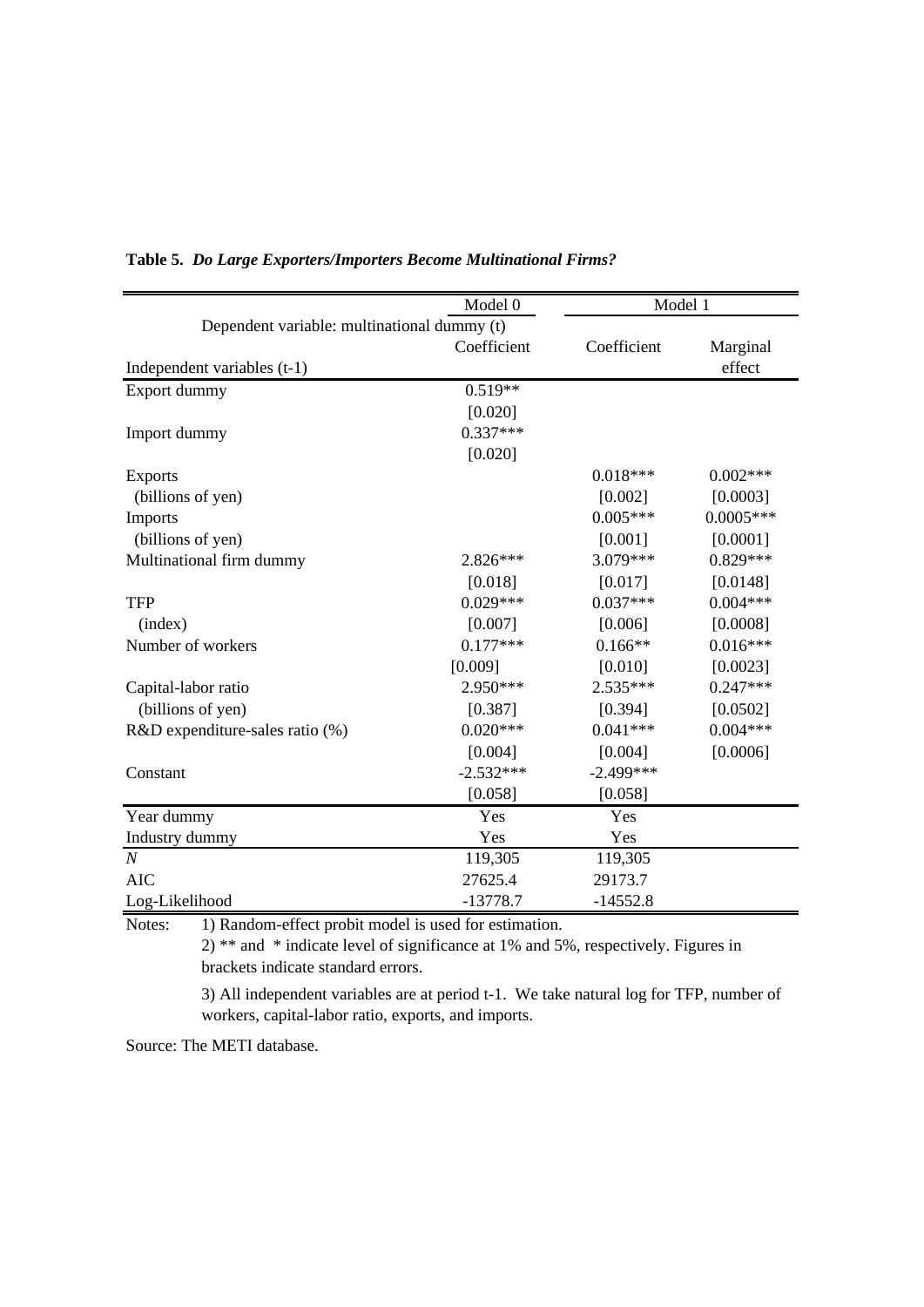| Dependent variable (from year t to $t+1$ ) |                   |            |             |             | Dependent variable (from year t to $t+5$ ) |           |                |                   |               |
|--------------------------------------------|-------------------|------------|-------------|-------------|--------------------------------------------|-----------|----------------|-------------------|---------------|
|                                            | Growth of         |            |             |             |                                            | Growth of |                |                   |               |
|                                            | exports           | imports    | exports     | imports     |                                            | exports   | imports        | exports           | imports       |
| Independent variables (t)                  | $\lceil 1 \rceil$ | $[2]$      | $[3]$       | $[4]$       | Independent variables (t)                  | [1]       | $[2]$          | $\lceil 3 \rceil$ | $[4]$         |
| Multinational firm dummy                   | 0.861             | 2.816*     | 12.860**    | 10.833**    | Multinational firm dummy                   | 0.313     | $3.462**$      | $3.126**$         | 4.346**       |
|                                            | [1.309]           | [1.378]    | [1.652]     | [1.751]     |                                            | [0.752]   | [0.865]        | [0.732]           | [0.819]       |
| Exports                                    |                   |            | $-19.437**$ |             | <b>Exports</b>                             |           |                | $-8.197**$        |               |
| (natural log, millions of yen)             |                   |            | [0.416]     |             | (natural log, millions of yen)             |           |                | [0.223]           |               |
| <b>Imports</b>                             |                   |            |             | $-21.433**$ | <b>Imports</b>                             |           |                |                   | $-8.862**$    |
| (natural log, millions of yen)             |                   |            |             | [0.430]     | (natural log, millions of yen)             |           |                |                   | [0.229]       |
| <b>TFP</b>                                 |                   |            | $6.696**$   | 14.476**    | <b>TFP</b>                                 |           |                | $2.265**$         | $5.480**$     |
| (natural log)                              |                   |            | [1.435]     | [1.521]     | (natural log)                              |           |                | [0.665]           | [0.745]       |
| Number of workers                          |                   |            | 18.520**    | 15.078**    | Number of workers                          |           |                | $8.675**$         | $6.730**$     |
| (natural log)                              |                   |            | [0.930]     | [0.924]     | (natural log)                              |           |                | [0.496]           | [0.517]       |
| Capital-labor ratio                        |                   |            | 3.476**     | $2.313**$   | Capital-labor ratio                        |           |                | 0.646             | 1.085*        |
| (natural log, millions of yen)             |                   |            | [0.832]     | [0.808]     | (natural log, millions of yen)             |           |                | [0.429]           | [0.449]       |
| R&D expenditure-sales ratio (%)            |                   |            | $0.844**$   | 0.327       | R&D expenditure-sales ratio (%)            |           |                | $0.423**$         | 0.195         |
|                                            |                   |            | [0.317]     | [0.343]     |                                            |           |                | [0.159]           | [0.204]       |
| Constant                                   | $-2.484$          | $20.175**$ | $-28.471**$ | 17.368      | Constant                                   | 13.567*   | 10.975         | 7.75              | 10.415        |
|                                            | [8.273]           | [7.241]    | [10.235]    | [9.607]     |                                            | [5.512]   | [5.658]        | [5.537]           | [5.648]       |
| Model                                      | Random            | Random     | Random      | Random      | Model                                      | Random    | Random         | Random            | Random        |
|                                            | effects           | effects    | effects     | effects     |                                            | effects   | effects        | effects           | effects       |
| Year dummy                                 | Yes               | Yes        | Yes         | Yes         | Year dummy                                 | Yes       | Yes            | Yes               | Yes           |
| Industry dummy                             | Yes               | Yes        | Yes         | Yes         | Industry dummy                             | Yes       | Yes            | Yes               | Yes           |
| Firm characteristics                       | N <sub>0</sub>    | No         | Yes         | Yes         | Firm characteristics                       | No        | N <sub>0</sub> | Yes               | Yes           |
| $\boldsymbol{N}$                           | 21,483            | 19,951     | 21,483      | 19,951      | $\boldsymbol{N}$                           | 5,455     | 4,638          | 5,455             | $\mathbf{4},$ |
| $R^2$                                      | 0.025             | 0.048      | 0.283       | 0.308       | $R^2$                                      | 0.002     | 0.003          | 0.477             | 0.4           |

#### **Table 6.** *The Multinational Status and the Growth of Trade* **Table 7.** *The Multinational Status and the Growth of Trade: Longer-term Effect*  $\underline{\text{Denendent variable (from year to t+5)}}$

| $Depen$ uelli variable (110111 year t to $(T)$ ) |                |            |
|--------------------------------------------------|----------------|------------|
| Growth of                                        |                |            |
| exports                                          | exports        | imports    |
| [1]<br>Independent variables (t)                 | [3]            | $[4]$      |
| 0.313<br>Multinational firm dummy                | $3.126**$      | 4.346**    |
| [0.752]                                          | [0.732]        | [0.819]    |
| <b>Exports</b>                                   | $-8.197**$     |            |
| (natural log, millions of yen)                   | [0.223]        |            |
| Imports                                          |                | $-8.862**$ |
| (natural log, millions of yen)                   |                | [0.229]    |
| <b>TFP</b>                                       | $2.265**$      | 5.480**    |
| (natural log)                                    | [0.665]        | [0.745]    |
| Number of workers                                | $8.675**$      | $6.730**$  |
| (natural log)                                    | [0.496]        | [0.517]    |
| Capital-labor ratio                              | 0.646          | $1.085*$   |
| (natural log, millions of yen)                   | [0.429]        | [0.449]    |
| R&D expenditure-sales ratio (%)                  | $0.423**$      | 0.195      |
|                                                  | [0.159]        | [0.204]    |
| 13.567*<br>Constant                              | 7.75           | 10.415     |
| [5.512]                                          | [5.537]        | [5.648]    |
| Model<br>Random                                  | Random         | Random     |
| effects                                          | effects        | effects    |
| Year dummy<br>Yes                                | Yes            | Yes        |
| Industry dummy<br>Yes                            | Yes            | Yes        |
| Firm characteristics<br>N <sub>0</sub>           | Yes            | Yes        |
| $\boldsymbol{N}$<br>19,951<br>5,455              | 4,638<br>5,455 | 4,638      |
| 0.308<br>0.002                                   | 0.477<br>0.003 | 0.490      |
| $R^2$                                            |                |            |

Notes: 1) \*\* and \* indicate level of significance at 1% and 5%, respectively. Figures in For notes and source, see Table 6. brackets indicate standard errors.

2) Estimated coefficients indicate the gaps of growth rate between multinational firms and domestic firms.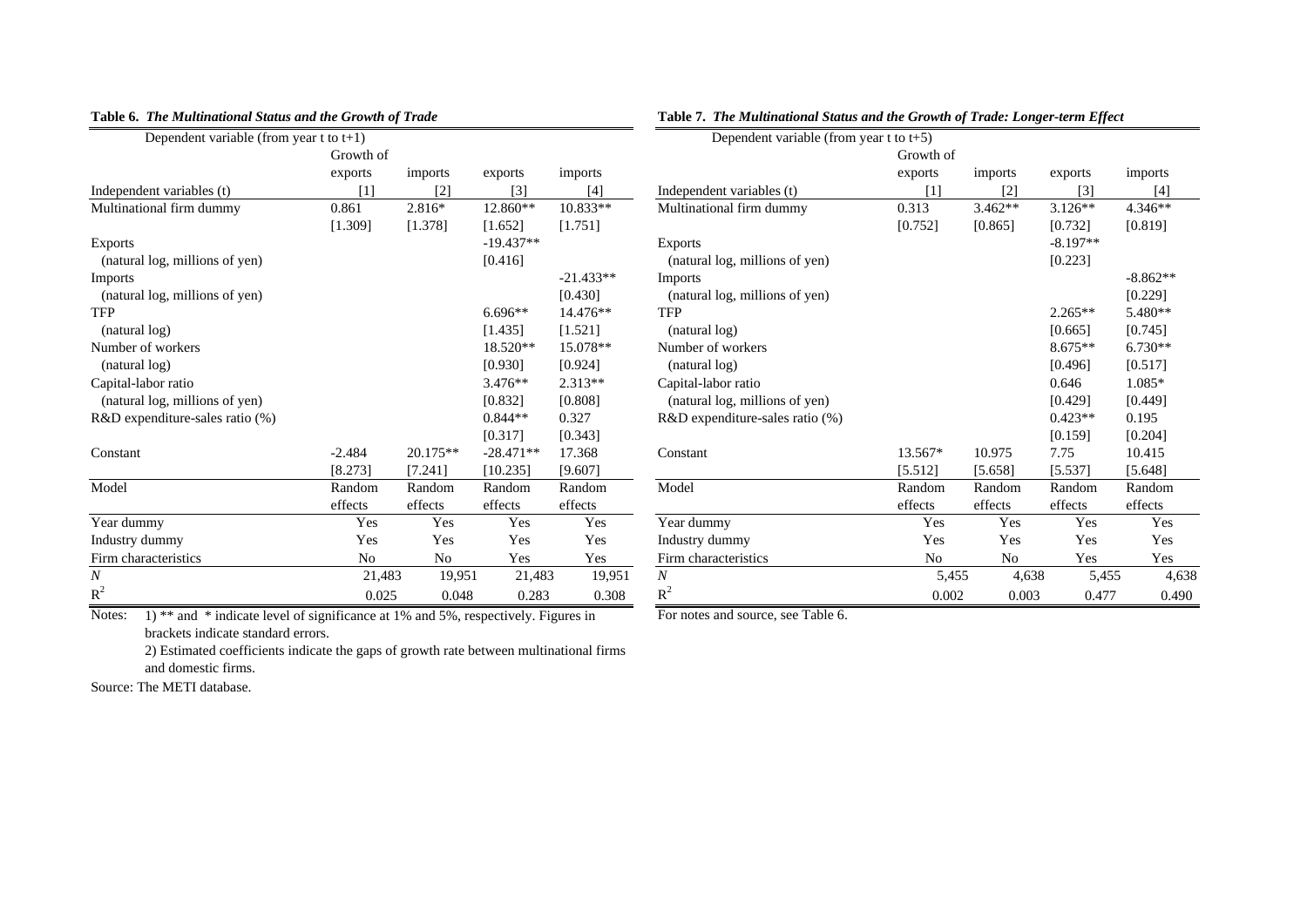**Table 8. Decomposition of Japanese Export and Import Growths**

|                                                | Exports | Imports |
|------------------------------------------------|---------|---------|
| Overall growth (annual average)                | 4.5%    | 4.2%    |
| Increases in the number of multinational firms | 3.5%    | 3.6%    |
| Increases in the average trade volume          | 1.0\%   | 0.6%    |

Note: The number of multinationals include multinationals that export (or import). Source: The METI database.